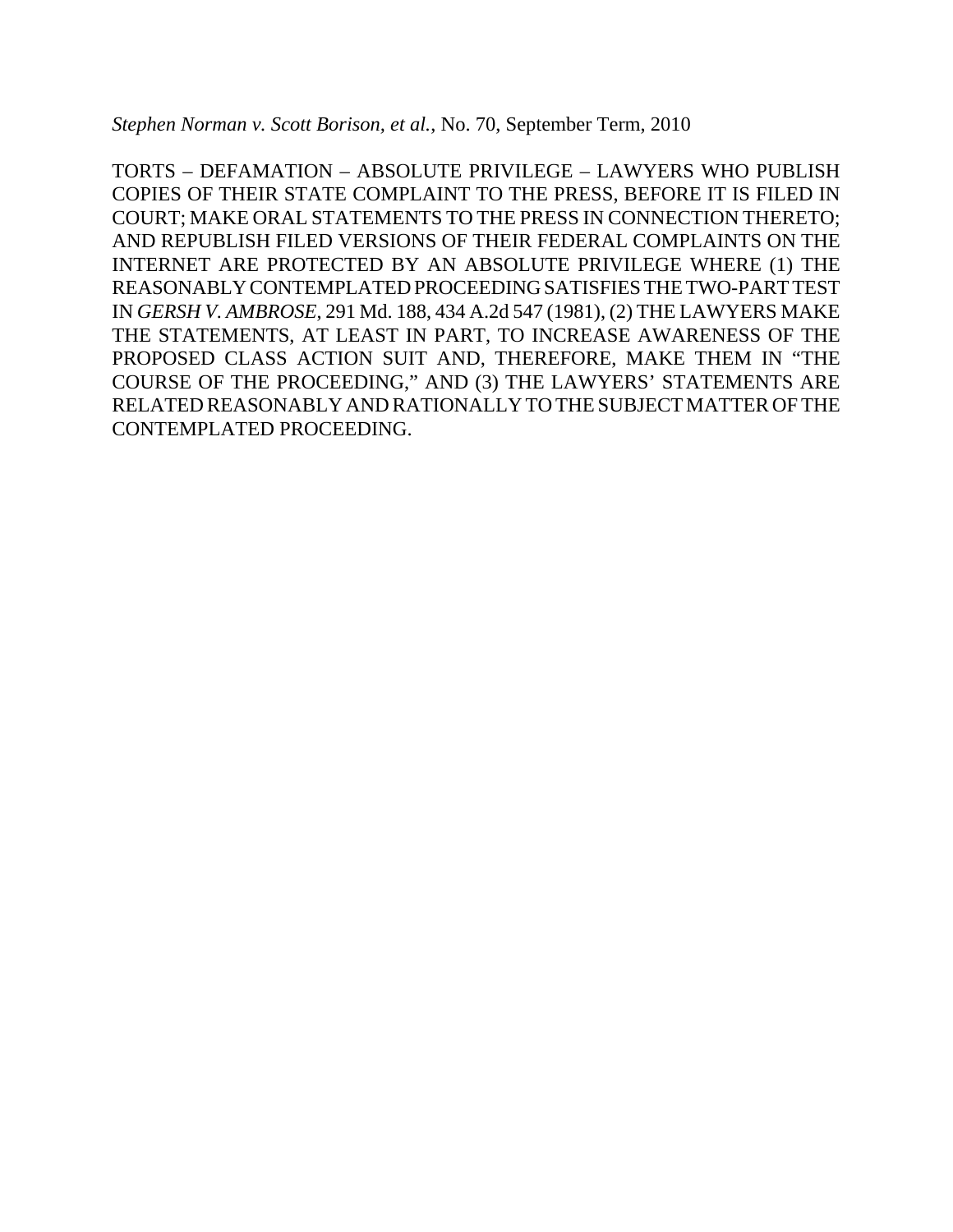Circuit Court for Montgomery County Case No. 296974

### IN THE COURT OF APPEALS

# OF MARYLAND

No. 70

September Term, 2010

# STEPHEN P. NORMAN

 $\overline{\phantom{a}}$ 

 $\overline{\phantom{a}}$ 

 $\overline{a}$ 

l

v.

SCOTT C. BORISON, et al.

 Bell, C.J., Harrell Battaglia Greene Murphy Adkins Eldridge, John C. (Retired, specially assigned),

JJ.

Opinion by Harrell, J.

Filed: April 22, 2011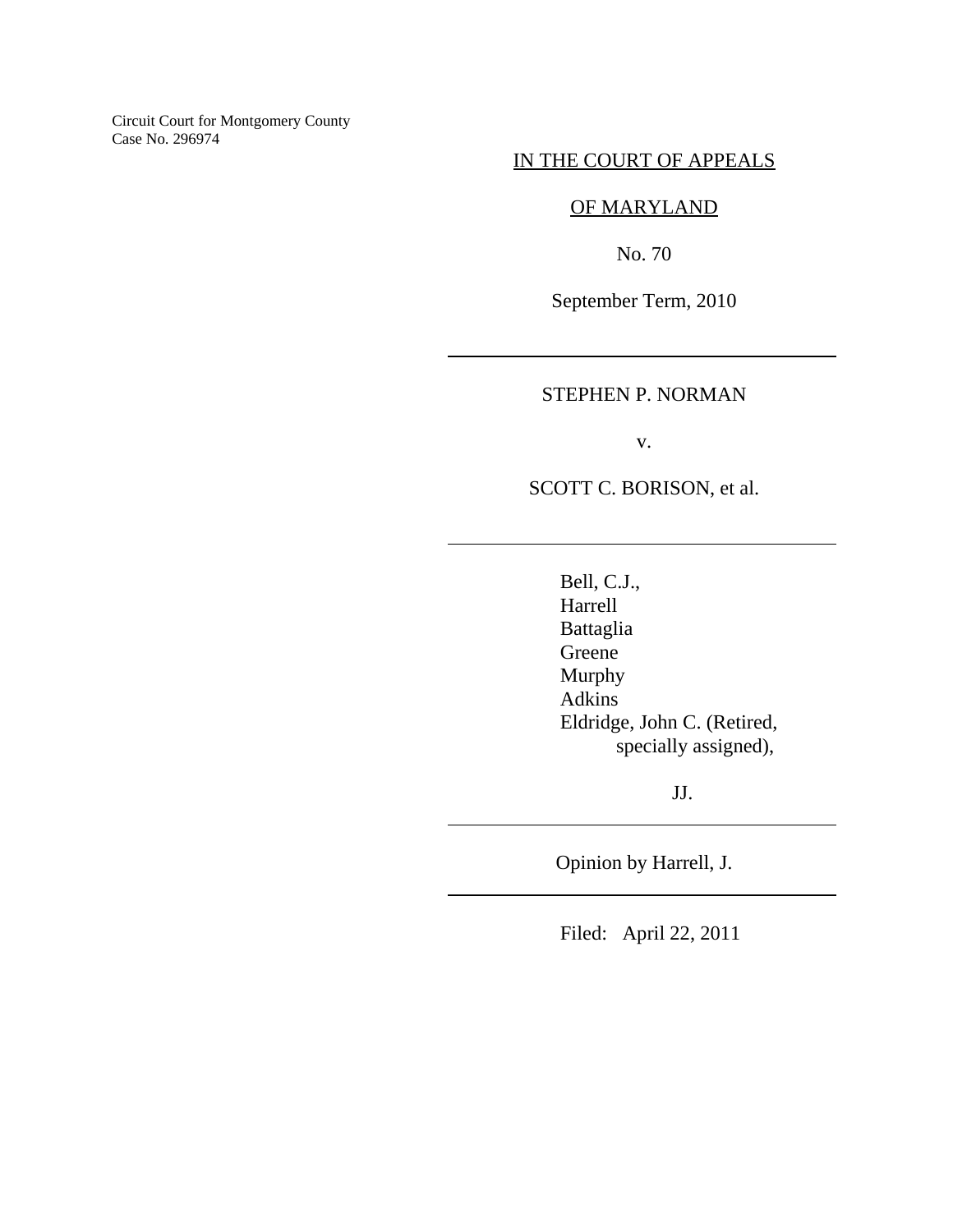Alexander Chaudhry ("Chaudhry"), Ali Farahpour ("Farahpour"), and Petitioner, Stephen Norman ("Norman"), owned equal shares in the Maryland-registered limited liability company, Sussex Title ("Sussex").<sup>1</sup> Respondents here, all lawyers, filed on behalf of their clients a proposed class action lawsuit against multiple defendants-companies, including Sussex, for their alleged participation in "the single largest mortgage scam in Maryland history  $\dots$  <sup>2</sup> Respondents did not name Norman as a defendant in any version of their original or amended complaints in any court, although, in their second amended complaint in the federal court, Norman was mentioned by name in certain allegations. Norman claims that Respondents defamed him by republishing the pleadings (which contained allegedly defamatory statements) to the press and on the internet, and by making verbal comments to the press about the lawsuit. $3$ 

For reasons to be explained, we hold that, on the circumstances of this case, an absolute privilege adheres to Respondents' republication of the pleadings in the mortgage scam case, as well as to their public comments about that case. Thus, we affirm the judgment

<sup>&</sup>lt;sup>1</sup> Norman was Sussex's attorney also. He claims further that he was "known . . . as Sussex's managerial contact responsible for all operations . . . ." Indeed, "on or about July 13, 2007, [The Washington] Post ombudsman contacted Norman to speak on behalf of Sussex." *Norman v. Borison*, 192 Md. App. 405, 415, 994 A.2d 1019, 1025 (2010).

<sup>&</sup>lt;sup>2</sup> Respondents include Scott Borison, Janet Legg, and their law firm, the Legg Law Firm; Philip Robinson and his organization, Civil Justice, Inc., of which he is the executive director; and the Holland Law Firm, P.C., along with two of its attorneys, Peter Holland and Benjamin Carney. Mr. Carney was no longer employed by the firm at the time Norman filed this action.

<sup>&</sup>lt;sup>3</sup> Norman is asserting, as an individual, the defamation action that is the instigation for the present litigation.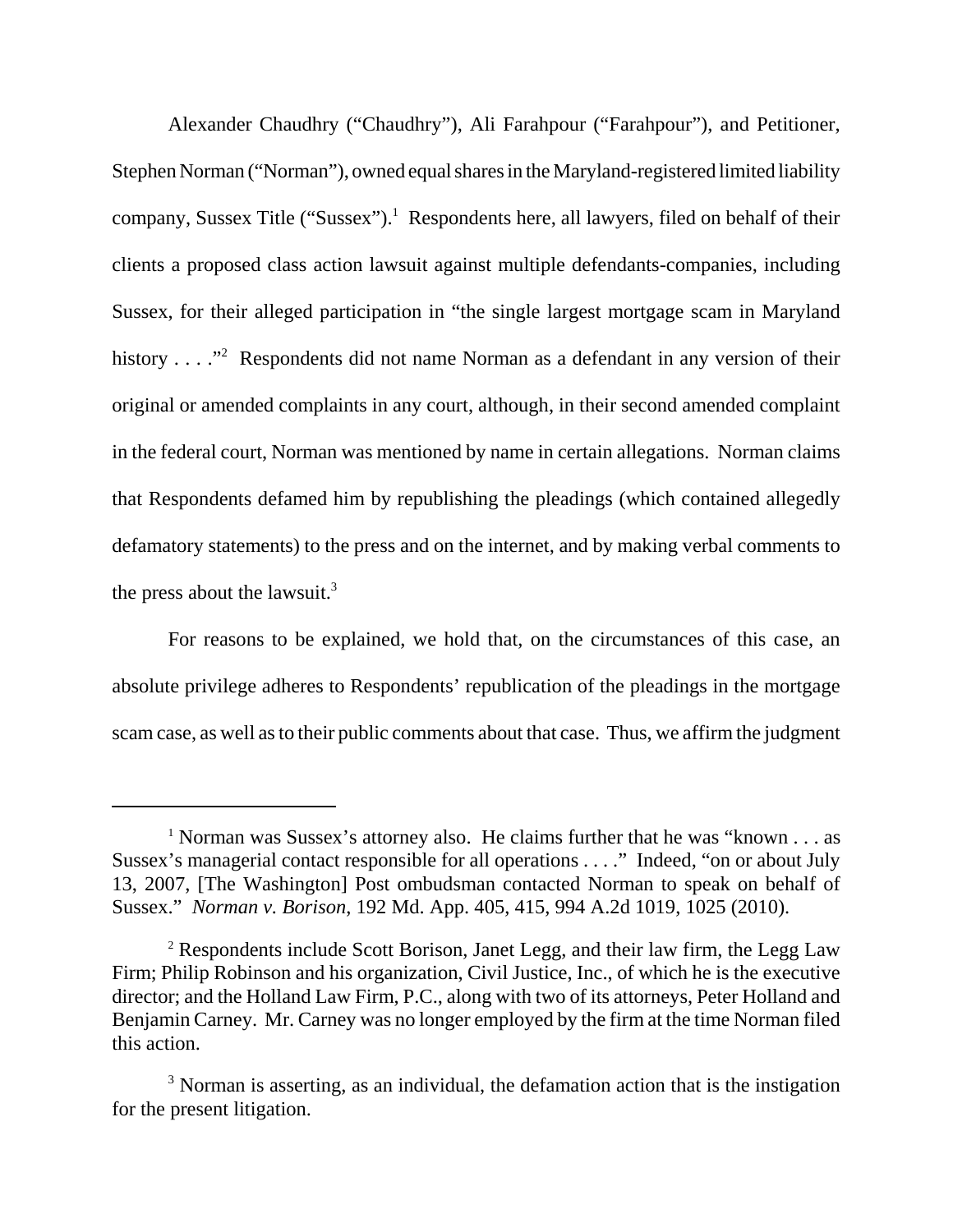of the Court of Special Appeals, which, by its reported opinion, affirmed the trial court's dismissal of Norman's defamation action. *See Norman v. Borison*, 192 Md. App. 405, 994 A.2d 1019 (2010).

**I.**

# A. *The "Mortgage Rescue" Scam*.

As attributed to Respondent Philip Robinson, the mortgage rescue scam asserted in the underlying litigation was described as involving real-estate professionals (principally the Metropolitan Money Store enterprise) that:

> [T]arget[ed] homeowners who have thousands of dollars of equity in their homes, but who cannot keep up with their mortgage payments. These "professionals" promise[d] to rescue the homeowners from foreclosure by giving them a new mortgage with payments that they can afford. In reality, though, the scammers s[old] the property to a "straw buyer," who then t[ook] out a new, larger mortgage – a mortgage with fees that equal[ed] or exceed[ed] the amount of equity in the property. The lenders, title companies, and others involved in the transactions then split the "fees" (that is, the stripped equity) amongst themselves. The homeowners, who could not afford their original mortgage payments, ha[d] no hope of repaying the new, higher mortgage.

Without settlement companies like Sussex, who closed the transactions between lenders,

sellers, and "straw buyers," the scam could not have succeeded.

B. *The Complaint in the Circuit Court for Prince George's County*.

On 18 June 2007, Respondents filed a "class action suit on behalf of several hundred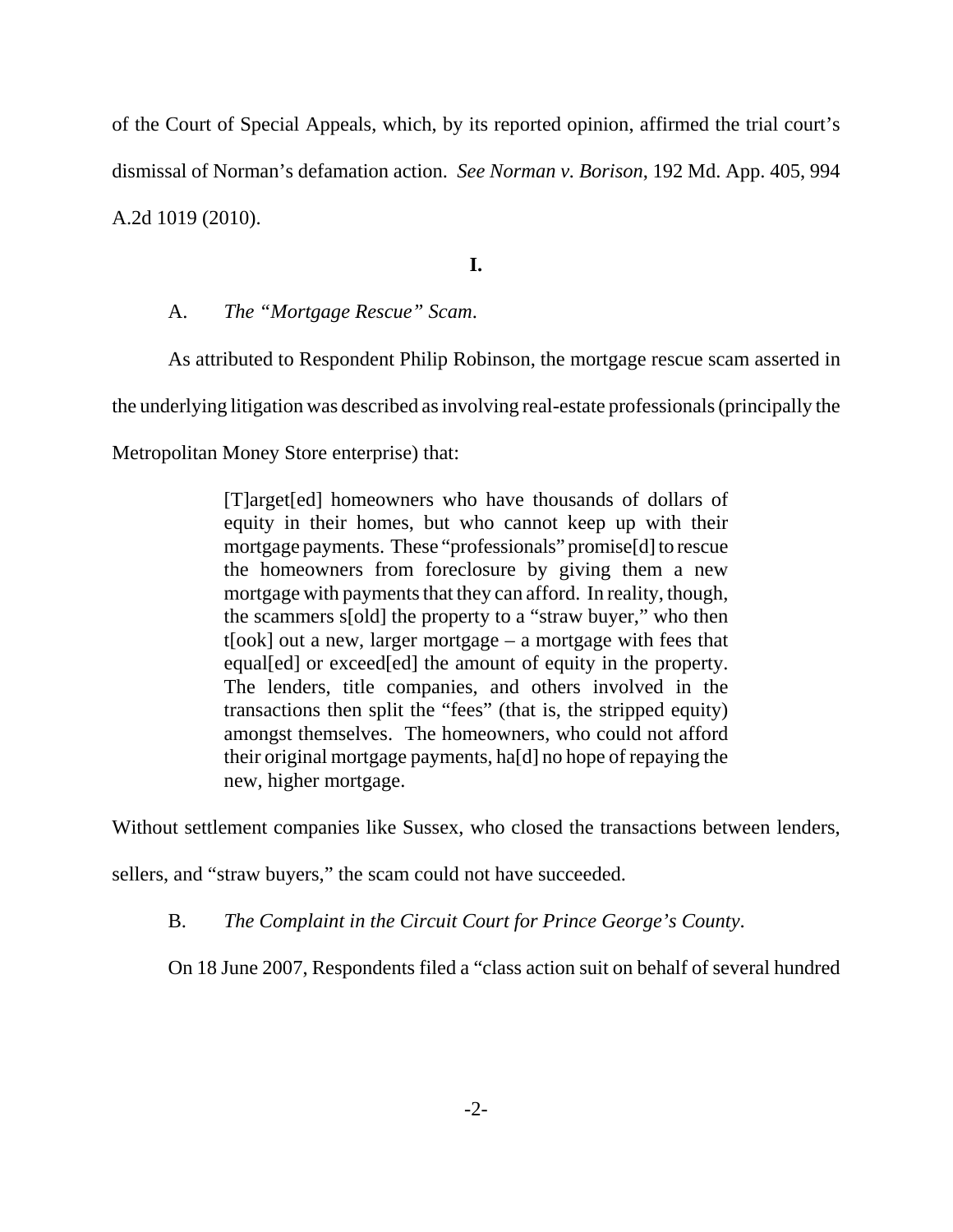homeowners,"<sup>4</sup> in the Circuit Court for Prince George's County, "alleging that the Metropolitan Money Store, along with several other companies and real estate professionals, engaged in mortgage fraud." *Norman*, 192 Md. App. at 411, 994 A.2d at 1022-23. Without identifying which Sussex owners or employees participated individually and actually in the mortgage rescue scam, Respondents averred broadly that Sussex, a "title company," "aided and abetted the scam by closing . . . transactions in exchange for . . . repeat business and fees . . . . <sup>,,</sup>

Norman posits, for purposes of his later defamation action, that Respondents provided to the press a copy of the complaint on the same day it was filed, but *before* it was filed. He infers this occurred because, on the filing day, a Baltimore Sun reporter telephoned Chaudhry and read verbatim to Chaudhry passages from the complaint. Norman highlights further that "[the Circuit Court for] Prince George's County . . . does not maintain an [online] case management system that would allow [the reporter] to monitor filings or obtain copies of filed documents [online]." Respondents do not contest this claim.

The day following filing of the proposed class action suit, 19 June 2007, The Baltimore Sun published an article about the scam lawsuit. In particular, the article explained that the complaint named at least six defendants, including Sussex. The article quoted Respondent Peter Holland as saying, without reference to any particular individual or company, "[w]e're talking about bad people." In the final paragraphs, the article, quoting

<sup>&</sup>lt;sup>4</sup> In his brief, Norman acknowledges that the 18 June 2007 complaint proposed a "class action suit," although Respondents had not yet achieved class certification.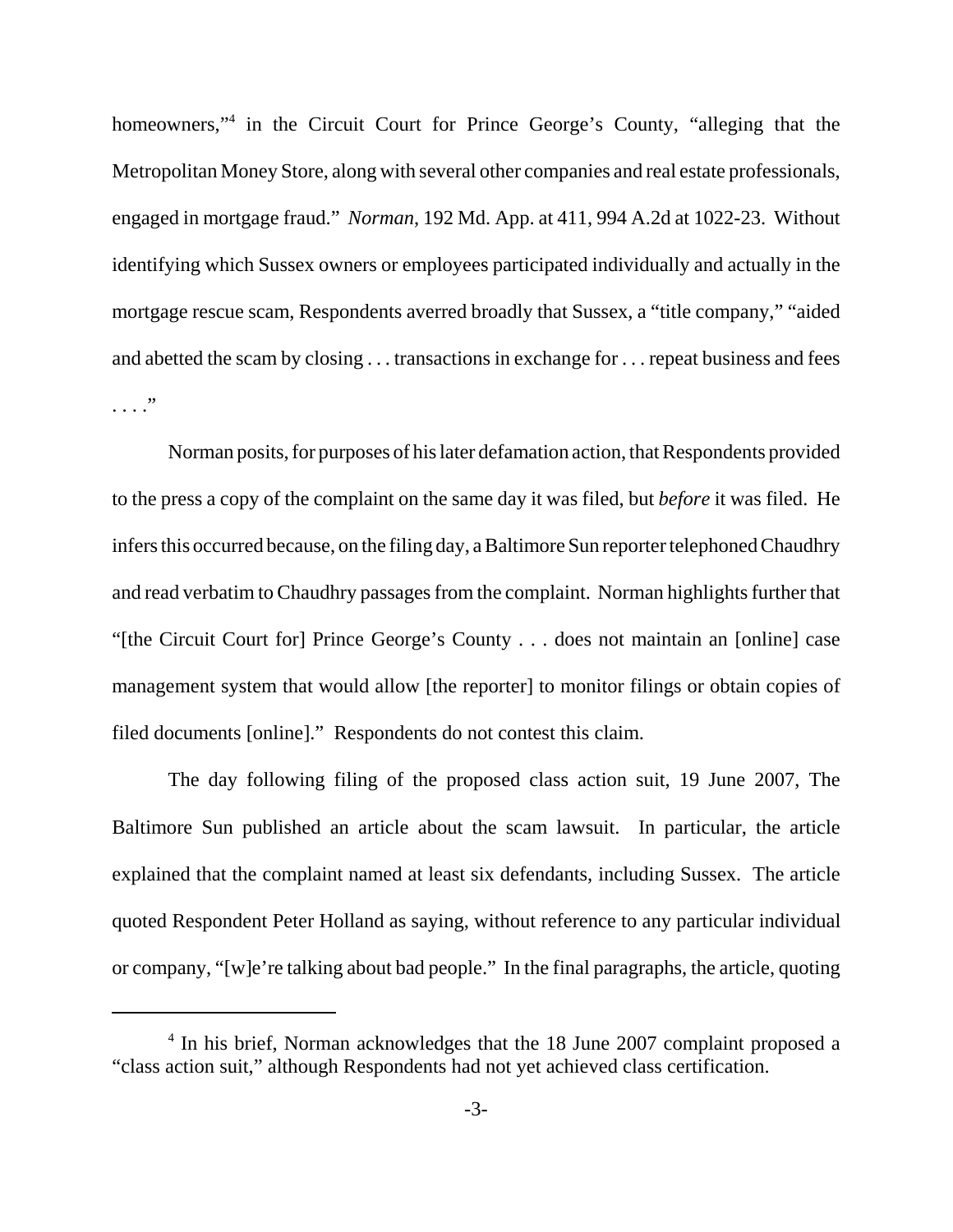from the complaint, reiterated that the defendants' "sole motive was to enrich their extravagant lifestyles at the expense of hardworking Marylanders . . . ."

Less than a month later, on 12 July 2007, The Washington Post published an article regarding the lawsuit. It mentioned, in passing, that apparently Sussex was not answering its phones at its offices. It quoted Respondent Philip Robinson as stating that the defendants' "sole motive seemed to be to enrich their lavish lifestyles as opposed to saving the homes of the vulnerable homeowners from foreclosure."5

# C. *The Initial Complaint in the United States District Court for the District of Maryland ("federal district court")*.

On 24 July 2007, Respondents dismissed voluntarily their action in the Circuit Court for Prince George's County and re-filed their claim in federal district court. According to the federal complaint, by July 2007, "it became apparent that the fraud . . . extended across three different jurisdictions [*i.e.*, interstate] . . . ." The initial federal complaint asserted the same allegations as the previous State action, and added Chaudhry – a part owner of Sussex – as a named defendant. Norman was not sued or named in the initial federal complaint in any capacity.

The next day, The Baltimore Sun published an article about the federal litigation relating to the mortgage rescue scam. It included Respondent Scott Borison's statement that, "[a]s we kept investigating the case, it became clear that there were also federal charges to

<sup>&</sup>lt;sup>5</sup> "[The Washington Post] article was republished in full in the Maryland Daily Record newspaper on July 13, 2007. Again, the article did not specifically mention Norman." *Norman*, 192 Md. App. at 415, 994 A.2d at 1025.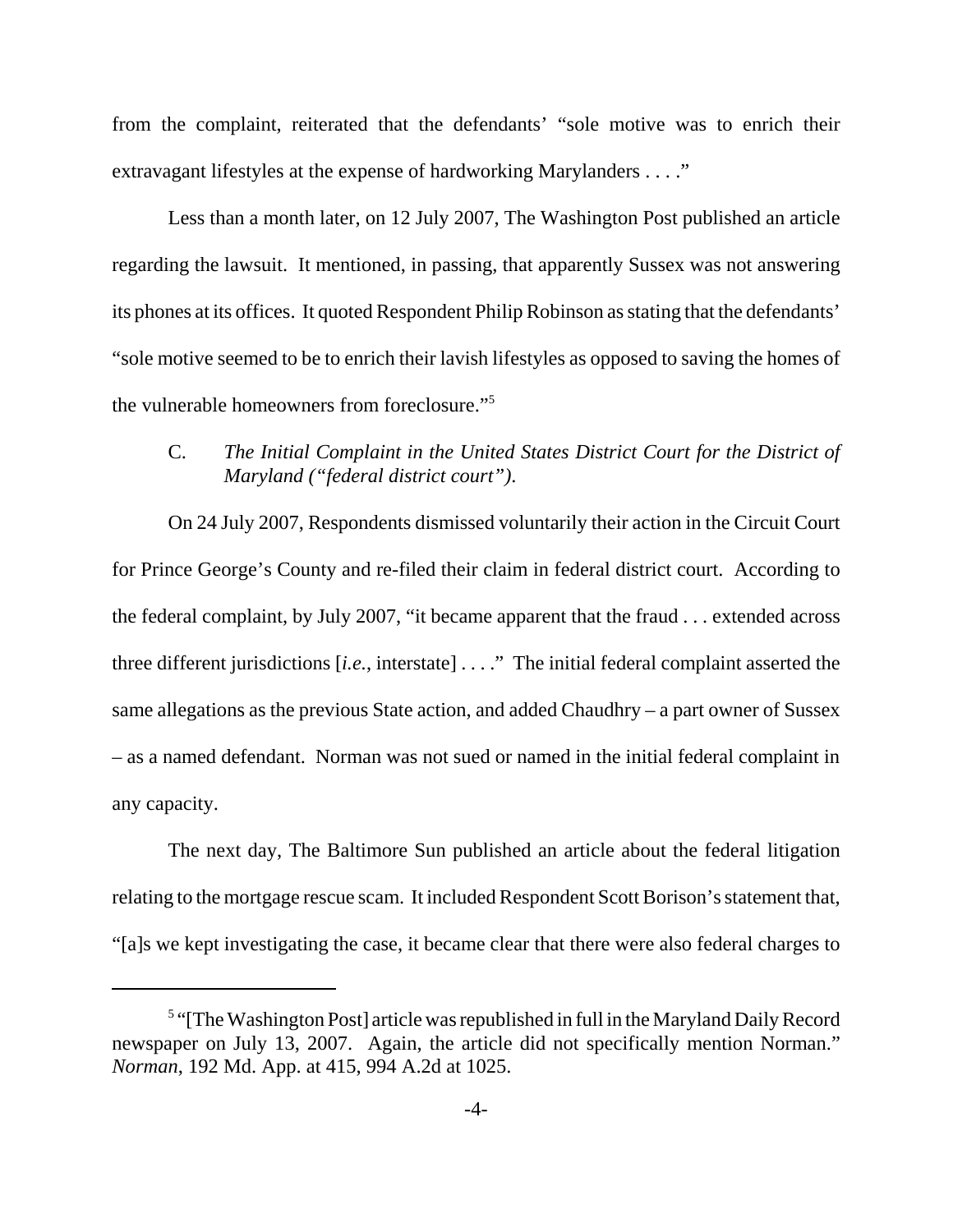be asserted . . . . Metropolitan Money Store was out stealing the equity in people's homes and on top of that, getting it tax free." June Arney, *Federal Court Gets Home-Equity Suit; Md. Case Grows into Class Action Seeking Recovery of Homes Swindled from Owners*, BALT. SUN, 25 July 2007, at 3D. The article mentioned that Sussex was named as a defendant, and included a comment attributed to Chaudhry claiming that Sussex was a victim equally of Metropolitan Money Store's scam.

### D. *The First Amended Complaint in the Federal District Court*.

Respondents, on 21 January 2008, amended their initial filing, removing Sussex as a defendant, which had filed for bankruptcy protection. The first amended complaint also added Farahpour as a defendant, as well as Wilbur Ballesteros ("Ballesteros"), <sup>6</sup> a former employee of Sussex. ("This matter involves the single largest mortgage scam in . . . Mid-Atlantic history . . . and involved the willful participation of so-called real estate professionals – including . . . licensed settlement agents Sussex Title, LLC . . . and its part owners and employees, Alexander Chaudhry, . . . Ali Farahpour . . . [and] Wilbur Ballesteros . . . ."). The first amended complaint, however, did not name Norman as an involved third party or defendant.

In the vast majority of instances where the complaint refers to the "owners and employees of Sussex," it included a qualifying descriptor. For example, the complaint states

<sup>&</sup>lt;sup>6</sup> In a parallel federal criminal proceeding, Ballesteros pled guilty to fraud for his part in the mortgage rescue scam. *See United States v. Jackson*, Crim. No. 8:08-Cr-00288-RWT (D. Md. filed 11 June 2008).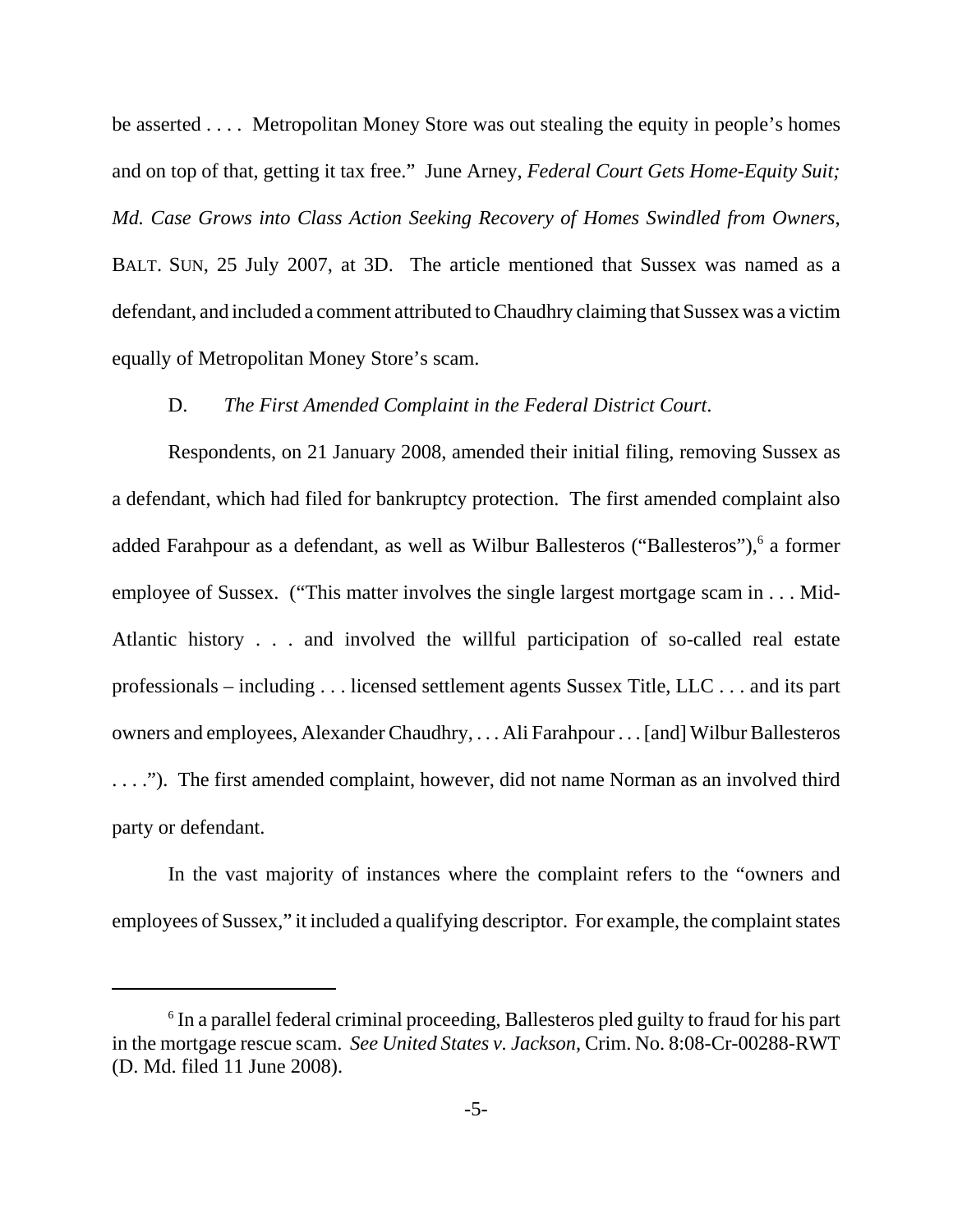that "[t]o finance the foreclosure reversal transactions, the owners and/or employees of Sussex . . . Chaudhry, Farahpour and Ballesteros arranged and settled federally related mortgage loans  $\dots$ ."<sup>7</sup> In most other occasions, the first amended complaint refers to the Sussex-related participants as "Sussex, Chaudhry, Farahpour and Ballesteros . . . ."8

## E. *The Second Amended Complaint in the Federal District Court*.

On 29 September 2008, a federal trial judge dismissed the first amended complaint, but gave Respondents leave to re-file. *See Proctor v. Metro. Money Store Corp.*, 579 F. Supp. 2d 724, 727 (D. Md. 2008). In seeking dismissal, Chaudhry and Farahpour argued that "[Respondents] have failed to state a claim . . . because they have failed to make specific factual allegations as to how either of these individuals participated in the alleged scheme." *Proctor*, 579 F. Supp. 2d at 742. In other words, by grouping together Chaudhry, Farahpour, and Ballesteros in their first amended complaint, Respondents suggested that "all [of the defendants] delivered one check, recorded one deed, instructed one buyer to sign a document,

<sup>&</sup>lt;sup>7</sup> According to Norman, "[t]he [first amended] complaint contained allegations that 'anyone at Sussex' could have discovered the scheme, including 'the respective principals' and the 'owners and employees of Sussex.'" After scouring the first amended complaint, we can find no use of the phrase "anyone at Sussex." The five appearances of the phrase "respective principals" appears, in context, to refer to the principal-agency relationship between the title insurance companies and Sussex, among others.

<sup>&</sup>lt;sup>8</sup> Respondent Robinson claims that "Mr. Norman has not identified a single instance where [any version of the complaint] attribute[s] any fraudulent activities to him personally either by name or by position." Because we anchor our holding in the waters of absolute privilege, we need not identify any traditional defamatory remarks (nor, for that matter, opine on the compatibility of a small business exception to Maryland's standing principles applicable to defamation claims).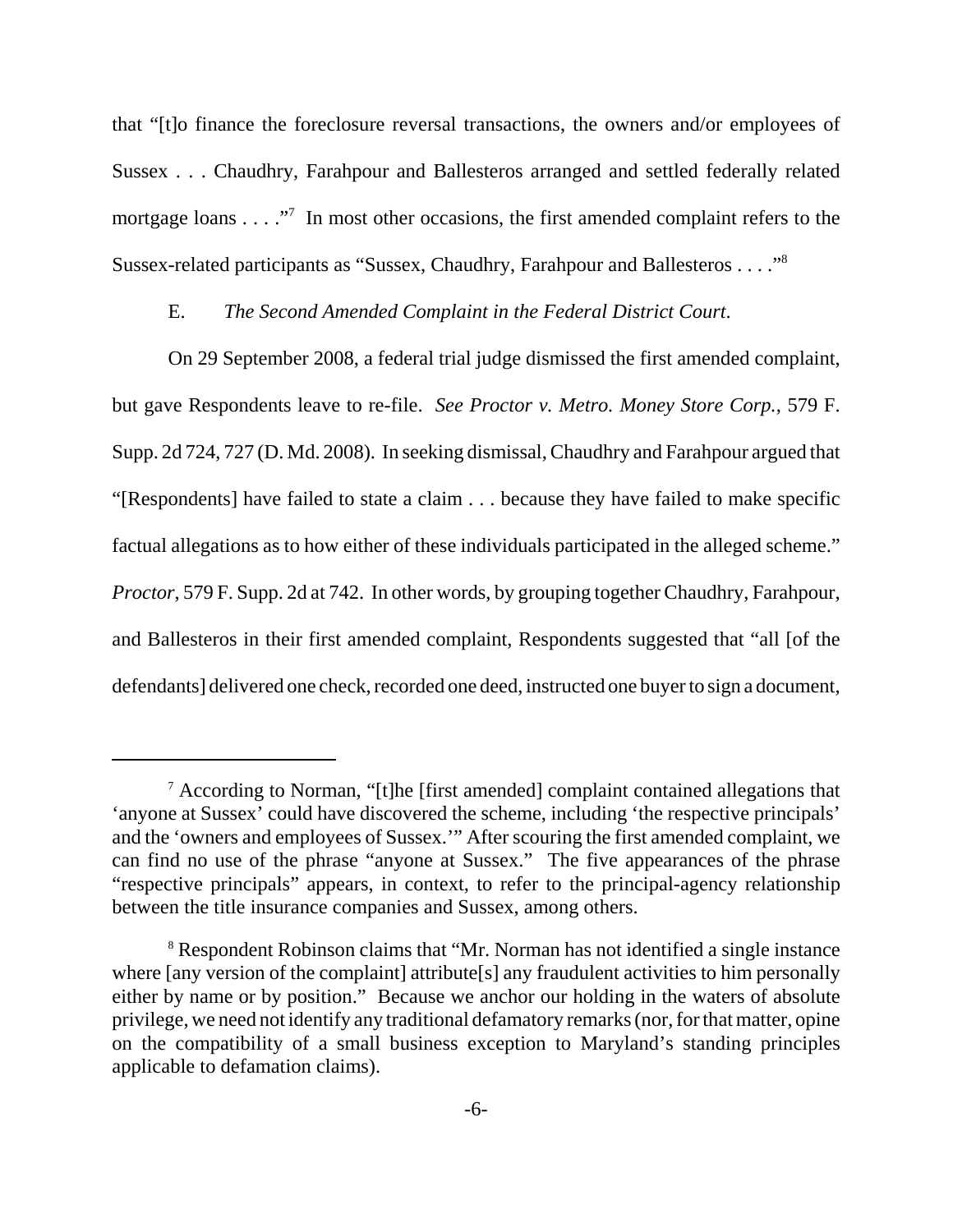and received one fax." *Proctor*, 579 F. Supp. 2d at 743 (internal quotation marks and citations omitted). The federal district court held that this repeated grouping "must be read as an allegation that one of the three [defendants] did each act" and, therefore, is deficient speculation under *Bell Atlantic Corp. v. Twombly*, 550 U.S. 544, 127 S. Ct. 1955, 167 L. Ed. 2d 929 (2007). *Proctor*, 579 F. Supp. 2d at 744. Thus, in any subsequent complaint, Respondents were obliged to allege "what specifically each Defendant did (not what the group did) to fulfill his role in the scheme." *Id.*

Respondents filed a more specific, second amended complaint on 14 November 2008, alleging that "Mr. Ballesteros defrauded [homeowner clients], and that Mr. Chaudhry and Mr. Farahpour failed to supervise Mr. Ballesteros, thereby facilitating the fraud." Respondents removed Ballesteros as a defendant, however, because, like Sussex, Ballesteros had sought the protective harbor of bankruptcy. Although this version of the complaint, again, did not name Norman as a defendant, it identified him by name in certain averments. In this regard, the second amended complaint alleged that:

- The payments to Ballesteros were items paid out of the share of monthly proceeds to Farahpour, Chaudhry, and Norman.
- Sussex is an entity owned and controlled by Farahpour, Chaudhry, and a third person, Steven Norman. . . . Sussex changed its name from CapTitle and filed for bankruptcy in the U.S. Bankruptcy Court of Maryland in late 2007. Based on the testimony of Norman in connection with the bankruptcy case, Sussex was operated for the financial benefit of the three owners since Ali Farahpour would review the company's records and make an equal monthly distribution to each of the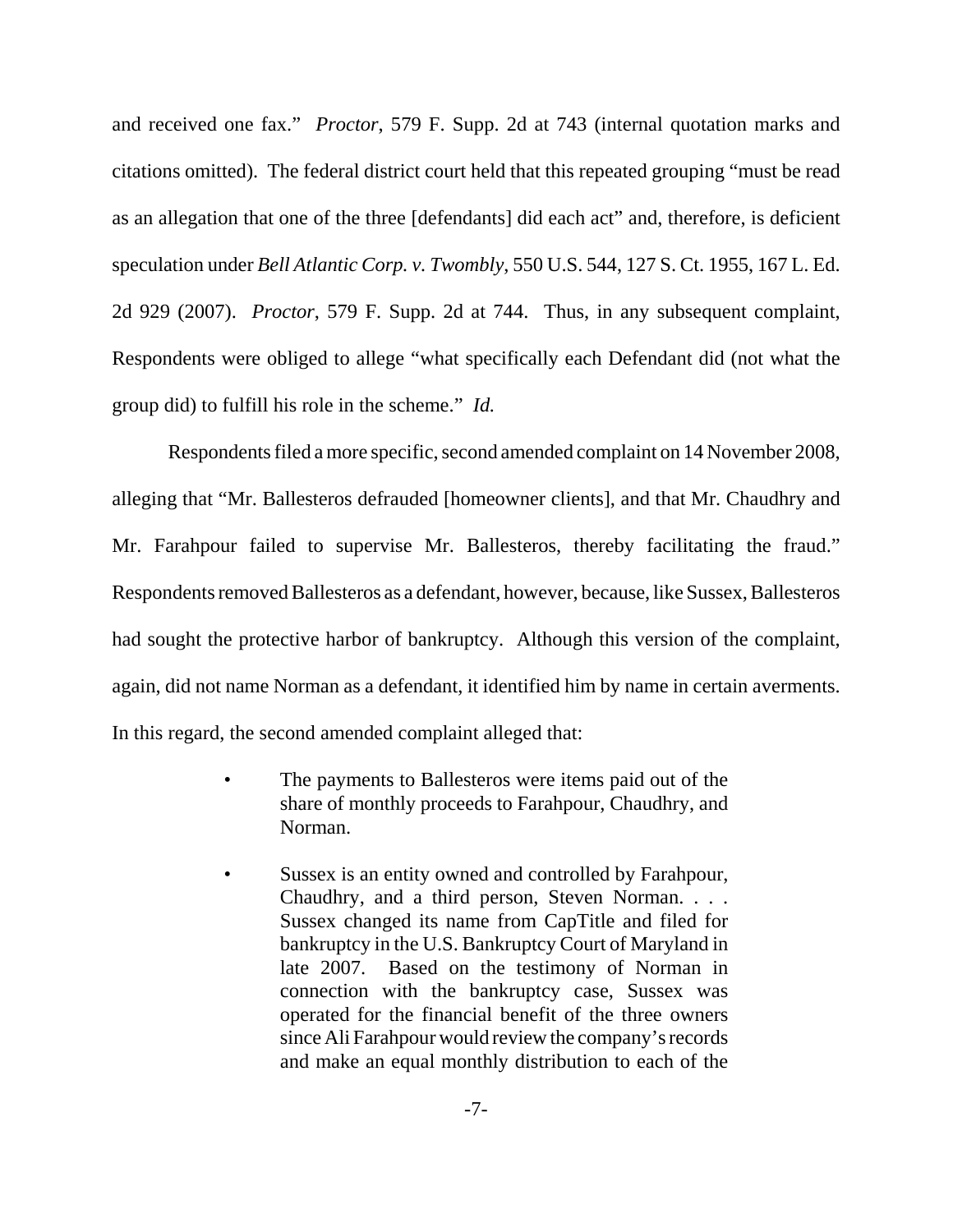three based on the money received by the company during the given month after payment of expenses and leave some amount of reserve for future expenses.

- Wilbur Ballesteros was paid a salary out of Chaudhry, Farahpour and Norman's share of the revenues generated by the operation of Sussex as well as a bonus per settlement in which he was involved.
- Upon information and belief, the fees and other charges collected by Sussex in connection with this transaction were disbursed at the direction of Farahpour to Farahpour, Chaudhry and Norman.
- Farahpour participated through the use of his entity Money Tree Funding and by dividing up the funds received from these transactions to himself, Chaudhry, and Norman.[9]

#### F. *Respondents' Website*.

Sometime in the Fall of 2007, after filing their initial complaint in the federal district court, Respondents created a website, http://www.metromoneystore.com, on which they eventually posted links to the three iterations of the federal complaint. Respondent Robinson claims that the website was intended to "give notice to the class about the lawsuit." Indeed, the federal district judge "expressly permitted the use of the internet to communicate with class action litigants." *Norman*, 192 Md. App. at 427, 994 A.2d at 1032. Nonetheless, Norman asserts that these publications were "incomplete," at least in part, because they were redacted heavily and "did not provide the reader with the facts . . . or the various exhibits

<sup>&</sup>lt;sup>9</sup> Whether naming Norman was a necessary or appropriate response to the federal district court's invocation of *Bell Atlantic Corp. v. Twombly*, 550 U.S. 544, 127 S. Ct. 1955, 167 L. Ed. 2d 929 (2007), as Respondents assert, remains to us a dubious proposition.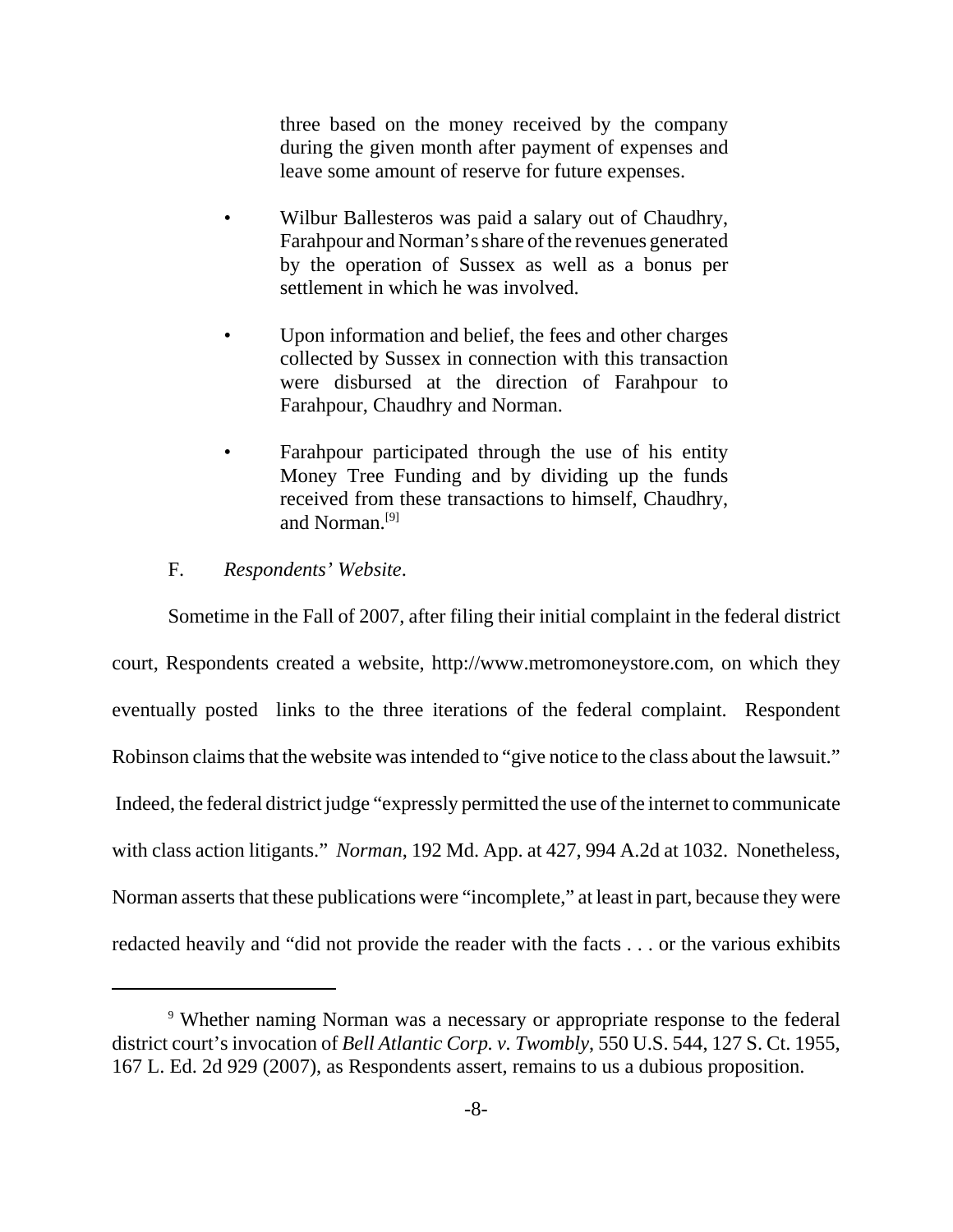which strongly contradicted the allegations . . . ."

#### G. *Norman, et al., Strike Back*.

On June 18, 2008, Norman, Sussex, Chaudhry, and Farahpour filed a complaint for defamation $[10]$  in the Circuit Court for Montgomery County. In November 2008, the defamation complaint came to the attention of the federal court during a hearing on Chaudhry and Farahpour's Rule 11 motion against [Respondents] concerning the class action litigation. The court stated: "I find that the litigation brought by Messrs. Chaudhry and Farahpour in the Circuit Court for Montgomery County is patently intended to interfere with the jurisdiction of this court and to chill attorneys before this court and I simply will not tolerate it." Thereafter, Chaudhry and Farahpour dismissed their defamation claims in the circuit court.

On January 5, 2009, Norman filed a second amended complaint in the circuit court. The complaint consisted of fourteen counts for defamation, negligence, civil conspiracy, and injurious falsehood. The complaint alleged that [Respondents] defamed Norman by circulating copies of the state and federal complaints to a newspaper reporter, the internet, and by speaking to a reporter. The complaint also singled out certain statements by individual [Respondents]. [Respondents] moved to dismiss the complaint.

On February 19, 2009, the court held a hearing on

(1) that the defendant made a defamatory statement to a third person, (2) that the statement was false, (3) that the defendant was legally at fault in making the statement, and (4) that the plaintiff thereby suffered harm. A defamatory statement is one which tends to expose a person to public scorn, hatred, contempt or ridicule, thereby discouraging others in the community from having a good opinion of, or associating with, that person.

*Offen v. Brenner*, 402 Md. 191, 198-99, 935 A.2d 719, 723-24 (2007) (internal quotation marks and citations omitted).

<sup>&</sup>lt;sup>10</sup> Under Maryland law, a plaintiff asserting a defamation claim must plead and prove, in order to succeed, four elements: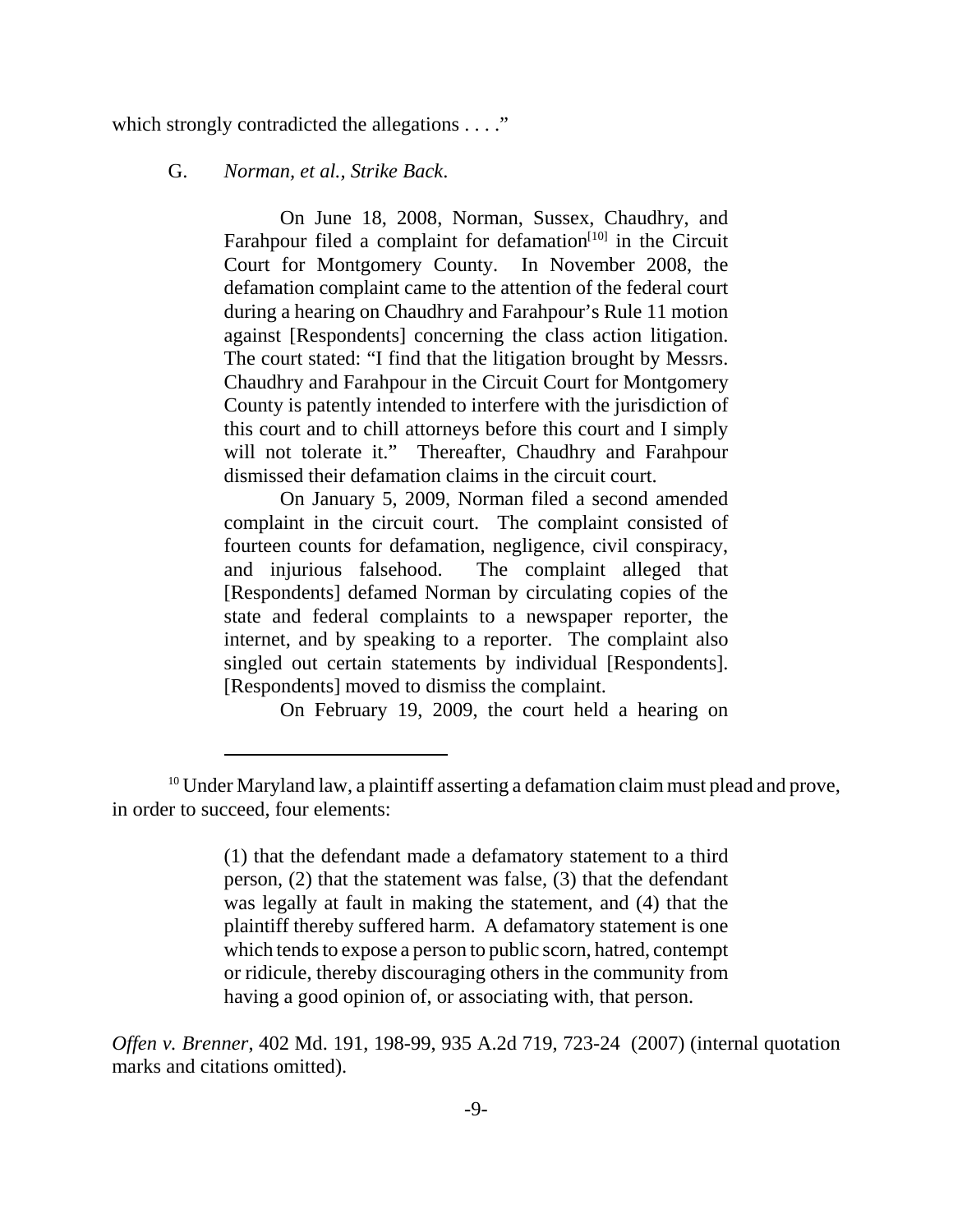[Respondents'] motion to dismiss and took the matter under advisement. On February 20, 2009, the court issued an order dismissing Norman's complaint with prejudice. The order first noted that "[o]verall, there is no allegation in any of the counts of any 'falsity,' a required element of defamation." The order then dismissed the following counts based on absolute privilege:

> 1) Count I (Publishing the state complaint to the Baltimore Sun);

> 2) Count III (Publishing the state complaint to the Washington Post);

> 3) Count V (Publishing the federal complaint to the Baltimore Sun);

> 4) Count VII (Publishing the federal complaint on the internet);

> 5) Count VIII (Publishing the first amended complaint on the internet);

> 6) Count IX (Publishing the second amended complaint on the internet);

> 7) Count X ([Respondent] Borison's reply to Chaudhry's Rule 11 Motion); and

> 8) Count XI ([Respondent] Borison's opposition to notice of sale claims by the estate).

With regard to the above eight counts, the order stated that "Maryland law makes no distinction between internet press and written press . . . . Additionally [Norman] has no standing because he is not a named party to the aforementioned suit."

The court dismissed the following counts because Norman "has no standing to allege the [] causes of action:"

> 1) Count II ([Respondent] Holland's 6/19/07 defamation to the Sun);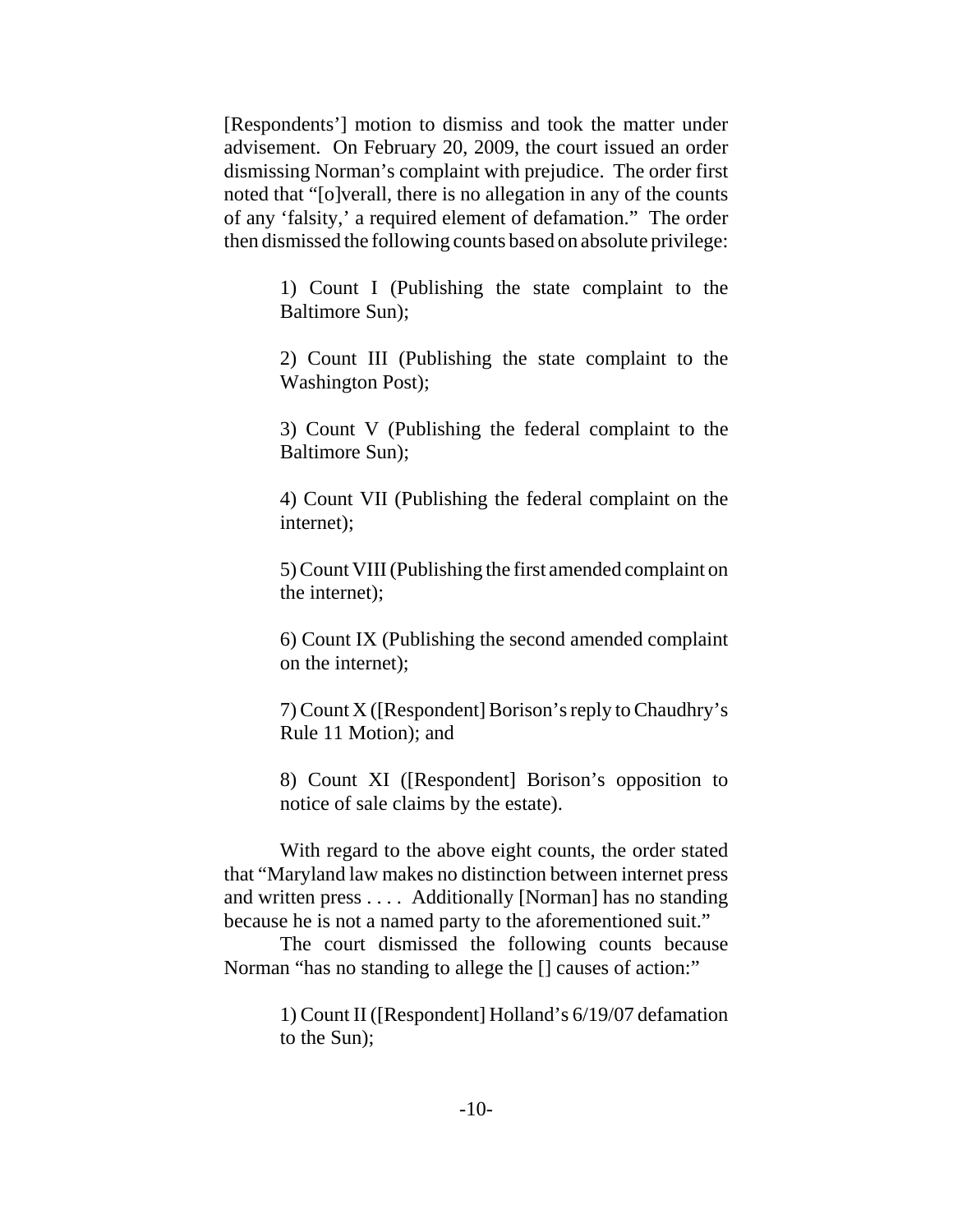2) Count IV ([Respondent] Robinson's 7/12/07 defamation to the Post); and

3) Count VI ([Respondent] Borison's 7/25/07 defamation to the Sun).

The court dismissed Count XII (negligence) for failure to state a cause of action under Maryland law. Count XIII (injurious falsehood) and Count XIV (civil conspiracy) were dismissed as duplicitous.

Norman appeals from the [judgment], but does not challenge dismissal of Counts IV, XII, XIII or XIV.

*Norman*, 192 Md. App. at 416-419, 994 A.2d at 1026-27. In other words, the Circuit Court decided that Norman waived his defamation claim against Respondent Robinson, while preserving his claim against Respondents Holland and Borison.<sup>11</sup> Norman appealed to the Court of Special Appeals.

H. *The Court of Special Appeals's "Take."*

In a reported opinion, the Court of Special Appeals addressed initially the issue of standing. *See Norman*, 192 Md. App. at 420, 994 A.2d at 1027. Norman argued that he had standing because Respondents made defamatory, extrajudicial comments to the press, which were understood by persons who had dealt with Sussex to be aimed at him. *See Norman*, 192 Md. App. at 420, 994 A.2d at 1028. Moreover, as they filed and re-filed their complaint, Respondents not only alluded to him generally, but eventually named him outright in

<sup>&</sup>lt;sup>11</sup> On 21 May 2010, Chaudhry and Farahpour entered into a settlement agreement with Respondents' clients, in which Chaudhry and Farahpour agreed to pay \$40,000 into a common fund, among other things, seemingly without admitting liability. *See* Notice of Settlement, Case 8:07-cv-01957-RWT, By Order of the U.S. District Court for the District of Maryland (filed May 21, 2010).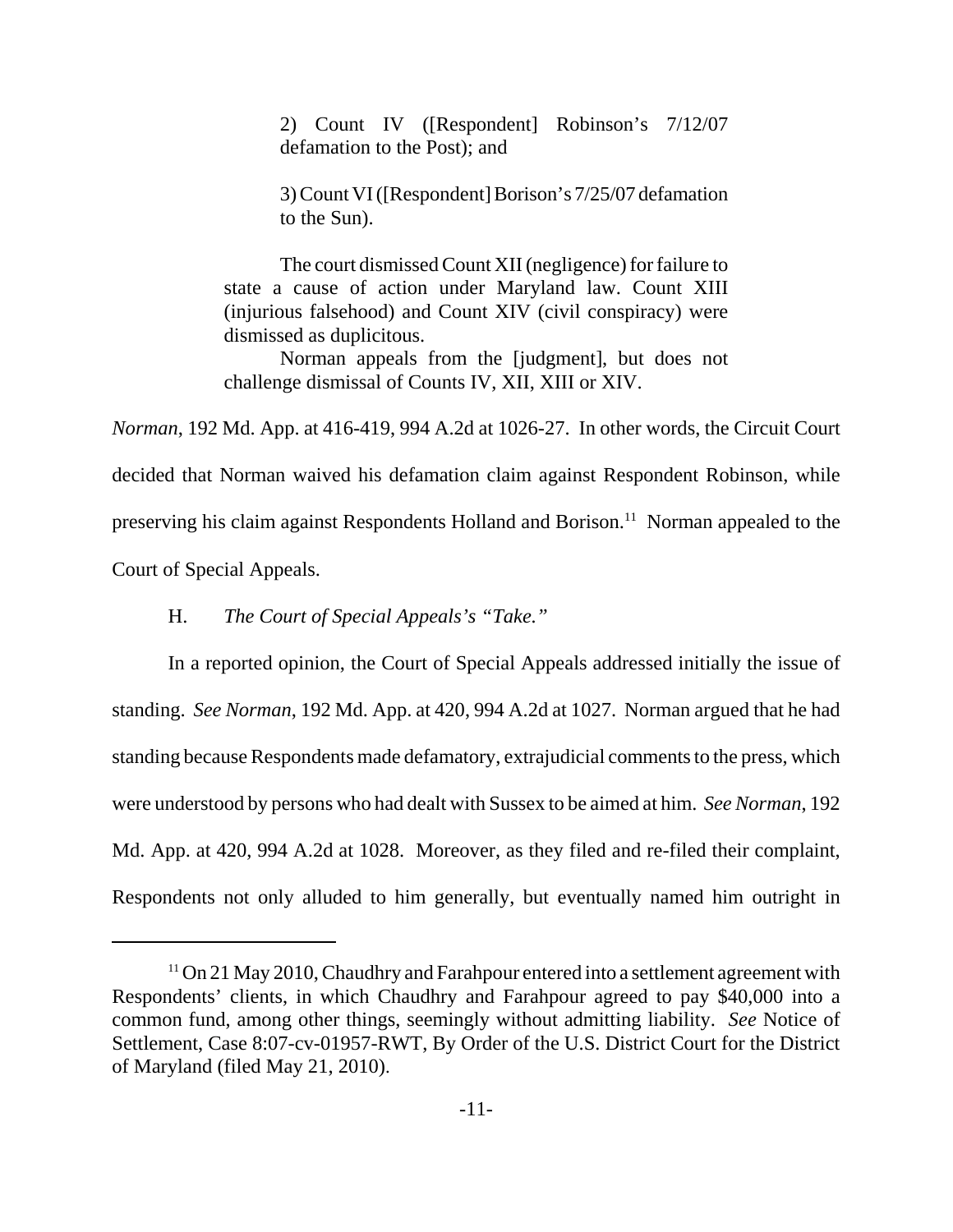averments in the second amended complaint. *See id.*

The intermediate appellate court organized the allegedly defamatory statements into two categories – those that named Norman directly and those that may have "referred to him by virtue of his position with Sussex." *Norman*, 192 Md. App. at 420, 994 A.2d at 1028. Regarding the former, they were held not to be defamatory, but merely a "description of Norman's business relations with the company he owned [in part]." *Norman*, 192 Md. App. at 421-22, 994 A.2d at 1028-29. Regarding the latter, they targeted the company, Sussex, not Norman. "Where [a] company holds a right of action in tort," our appellate brethren continued, "th[e] right does not extend to the company's owners, just as a cause of action that belongs to an owner individually [does] not extend to the company." *Norman*, 192 Md. App. at 422, 994 A.2d at 1029. Moreover, the appellate panel observed that the tort allegations specified that "Sussex owners and employees" referred to Chaudhry, Farahpour, and Ballesteros – not Norman; therefore, Norman lacked standing to assert the claims he advanced.

Assuming, for the sake of argument, that Norman had standing, the Court of Special Appeals concluded that the "allegedly defamatory statements are [nonetheless] protected by absolute privilege." *Norman*, 192 Md. App. at 423, 994 A.2d at 1030. Regarding the allegations in the complaints (as opposed to the press "sound bites"), the intermediate appellate court reiterated that the "'[a]bsolute judicial privilege applies to statements contained in pleadings, affidavits, or other documents directly related to the case.'" *Id.* (quoting *Offen v. Brenner*, 402 Md. 191, 200, 935 A.2d 719, 724 (2007) (quoting *Keys v.*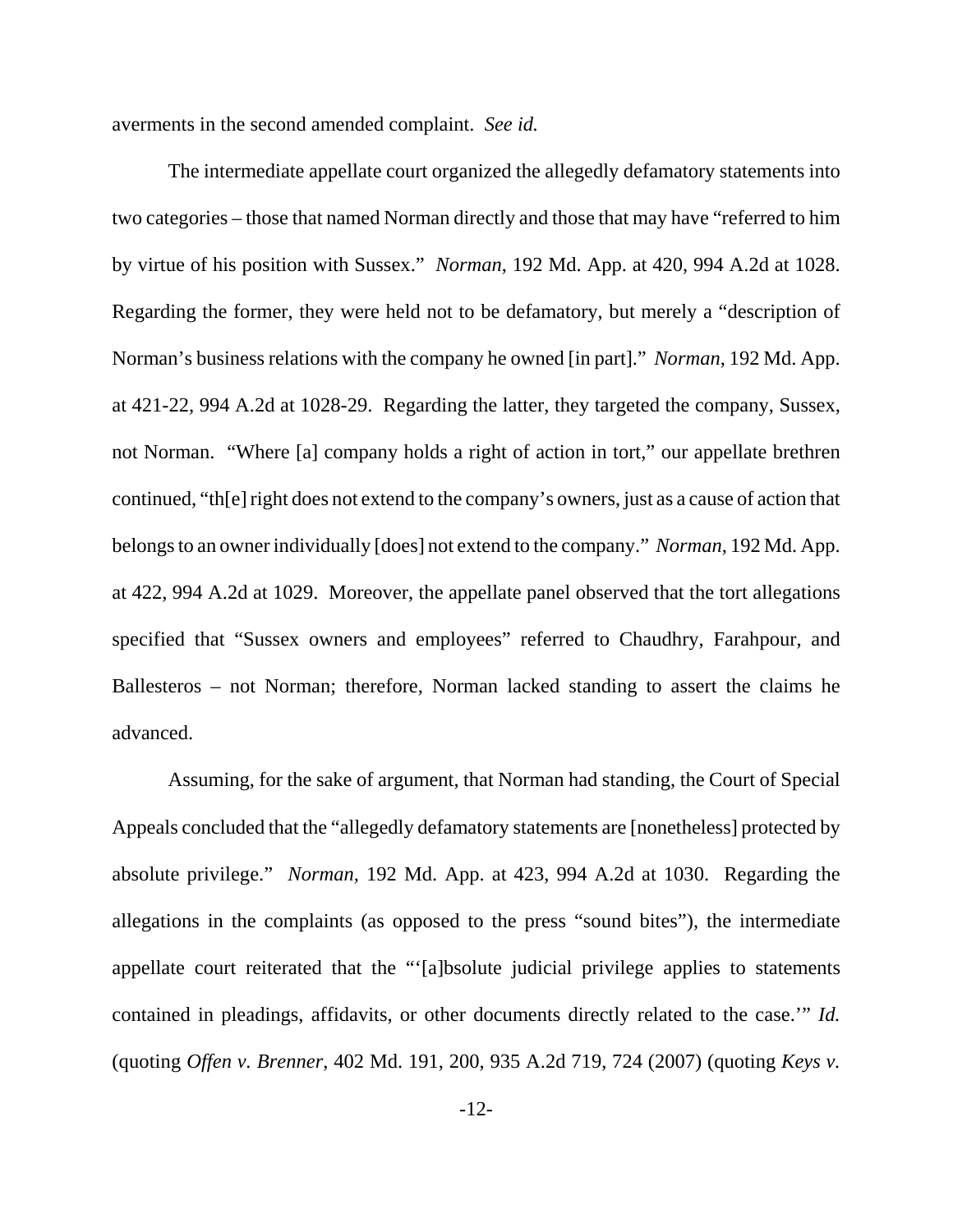*Chrysler Credit Corp.*, 303 Md. 397, 403-04, 494 A.2d 200, 203 (1985)) (internal quotation marks omitted). "To date, Maryland courts have not held that redistribution or dissemination of [such] pleadings will void privileged status . . . ." *Norman*, 192 Md. App. at 427, 994 A.2d at 1032. To do otherwise would suggest that courtroom proceedings and pleadings, once filed, are no longer "open to the public," *Baltimore Sun Co. v. Mayor & City Council of Baltimore*, 359 Md. 653, 662, 755 A.2d 1130, 1135 (2000), or "public property." *Rosenberg v. Helinski*, 328 Md. 664, 769, 616 A.2d 866, 873 (1992). The panel of the intermediate appellate court distinguished the principal cases on which Norman relied<sup>12</sup> on the basis that the present case stemmed from a proposed class action suit. *See Norman*, 192 Md. App. at 427, 994 A.2d at 1032.

Regarding Respondents' verbal comments to the press, the Court of Special Appeals analyzed *Kennedy v. Cannon*, 229 Md. 92, 182 A.2d 54 (1962). Fearing a lynching of an African-American suspect for the alleged rape of a Caucasian woman, the suspect's attorney in *Kennedy* called the press, in an effort to defuse the tension, claiming the intercourse was consensual. *See Kennedy*, 229 Md. at 94, 182 A.2d at 55.In declining to extend the absolute privilege to the attorney's public "defense" of his client, the Court cautioned that not all "statement[s] made by an attorney after the inception of a judicial proceeding will be privileged." *Kennedy*, 229 Md. at 97, 182 A.2d at 57. Rather, to be protected, statements

<sup>12</sup> These cases included *Kennedy v. Cannon*, 229 Md. 92, 182 A.2d 54 (1962); *Woodruff v. Trepel*, 125 Md. App. 381, 725 A.2d 612 (1999); and *Chinwuba v. Larsen*, 142 Md. App. 327, 790 A.2d 83 (2002), *aff'd and rev'd on other grounds by Larsen v. Chinwuba*, 377 Md. 92, 832 A.2d 193 (2003).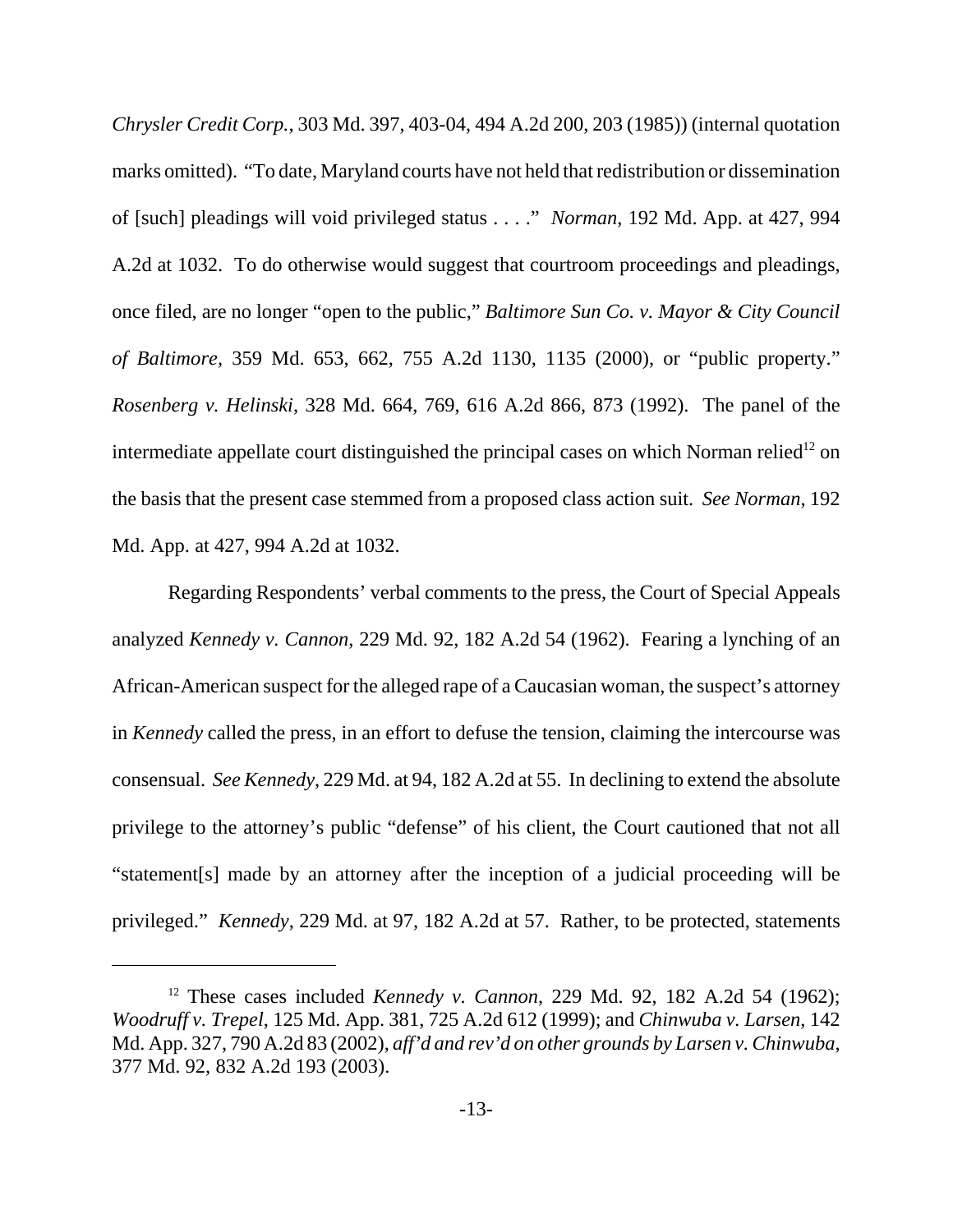must be made "during the course of," *i.e.*, "as part of," a judicial proceeding. *Kennedy*, 229 Md. at 97-98, 182 A.2d at 57-58.

The intermediate appellate court observed that Respondents "did not make any comments to the newspaper that were both slanderous *per se* and directly identified Norman." *Norman*, 192 Md. App. at 425, 994 A.2d at 1030. Moreover, in contrast to *Kennedy*, Respondents filed pleadings with the court. *See id.* Considered together, Respondents "were not attempting to set up a slanderous defense to the allegation of rape or some other crime in the press [like in *Kennedy*]." *Norman*, 192 Md. App. at 425, 994 A.2d at 1031.

The Court of Special Appeals affirmed the judgment of the Circuit Court. We granted Norman's petition for writ of certiorari, *Norman v. Borison*, 415 Md. 337, 1 A.3d 467 (2010), to consider whether:

> (1) [T]he lower court improperly rule[d] that [Norman], as owner of a small, unique business, lacked standing to sue for defamation when the defamatory statements personally referred to [Norman]? $[13]$

> (2) [T]he lower court err[ed] in concluding that the absolute litigation privilege extends to the republication of incomplete judicial pleadings to the press and on the internet?

<sup>&</sup>lt;sup>13</sup> We granted certiorari in this case primarily to reach and decide the important question of privilege. Accordingly, we shall assume, for the purposes of this opinion and without deciding the first question presented, that Norman had standing to assert his defamation claim. In bypassing the first question, however, we should not be understood to subscribe necessarily to the Court of Special Appeals's reasoning with regard to its disposition of the standing issue.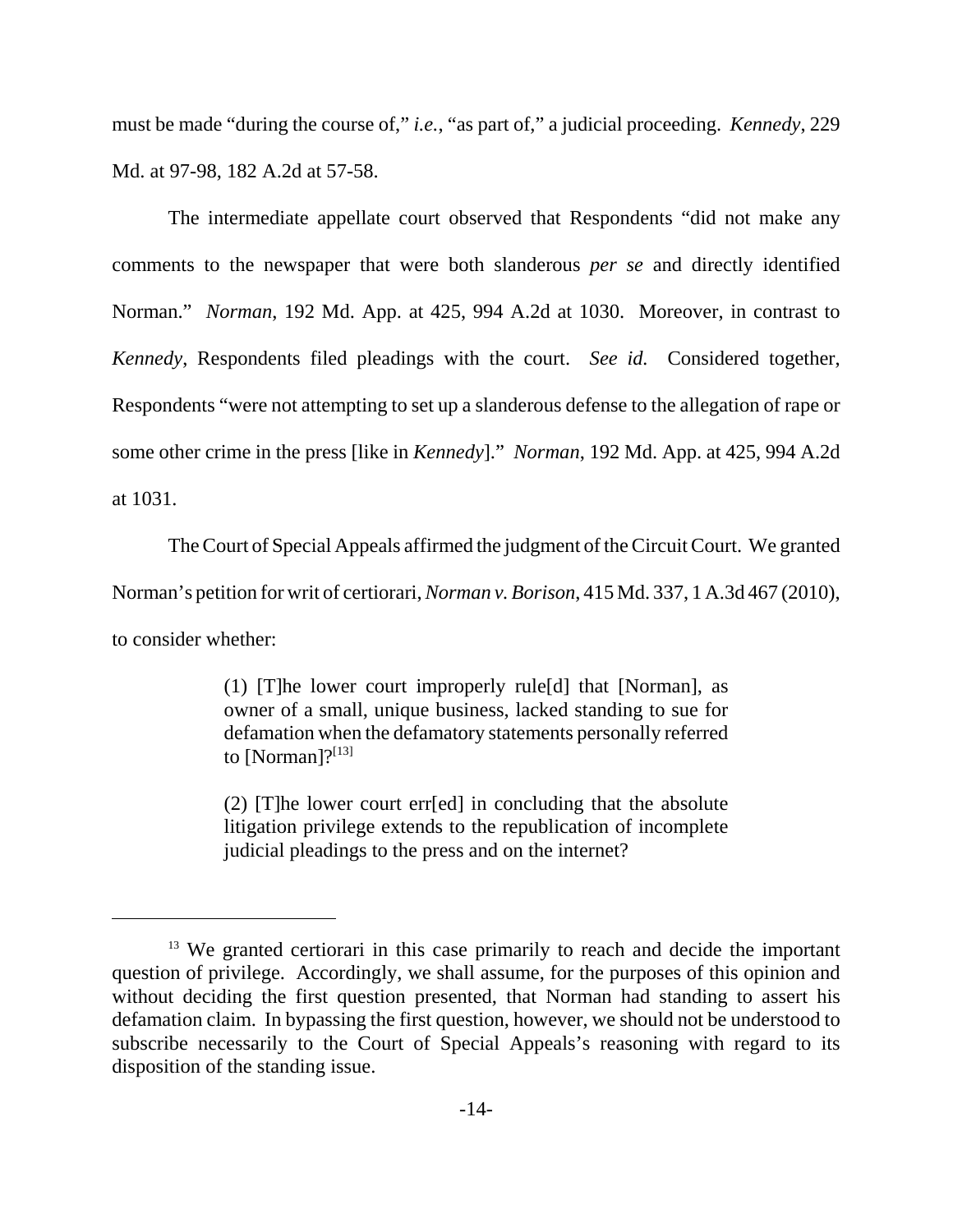#### **II. Absolute Privilege**

The crux of this case is the doctrine of absolute privilege. Accordingly, we shall describe our understanding of its contours before applying the law to the present, assumed factual circumstances. There are at least three situations implicating an absolute privilege in the context of this case.

#### A. *Statements Made in a Judicial Proceeding*.

Although an understated principle in our caselaw, the application of an absolute privilege differs depending on whether the putative tortfeasor is a witness/ party/ judge, or an attorney of record in the case. For witnesses, parties, and judges, we employ the "English" rule, which provides that the putative tortfeasor enjoys absolute immunity from civil liability, even if the statement is wholly unrelated to the underlying proceeding. *See Keys*, 303 Md. at 404, 494 A.2d at 203 ("We [follow] the minority or 'English' rule which afford[s] the absolute privilege to *witnesses and parties* without the necessity of demonstrating the relevance of the statement to the pending litigation." (citing *Korb v. Kowaleviocz*, 285 Md. 699, 402 A.2d 897 (1979) (emphasis added))) ; *Adams v. Peck*, 43 Md. App. 168, 173, 403 A.2d 840, 843 (1979) ("[N]ote that the English decisions relied upon all dealt with words spoken from the witness stand.").

For attorneys whose appearances are entered in a case, however, we follow the majority American rule and require that the defamatory statement have some rational relation to the matter at bar before unfurling the umbrella of absolute privilege. *See Korb*, 285 Md. at 702, 402 A.2d at 898 ("It was perfectly competent for this court . . . to follow and adopt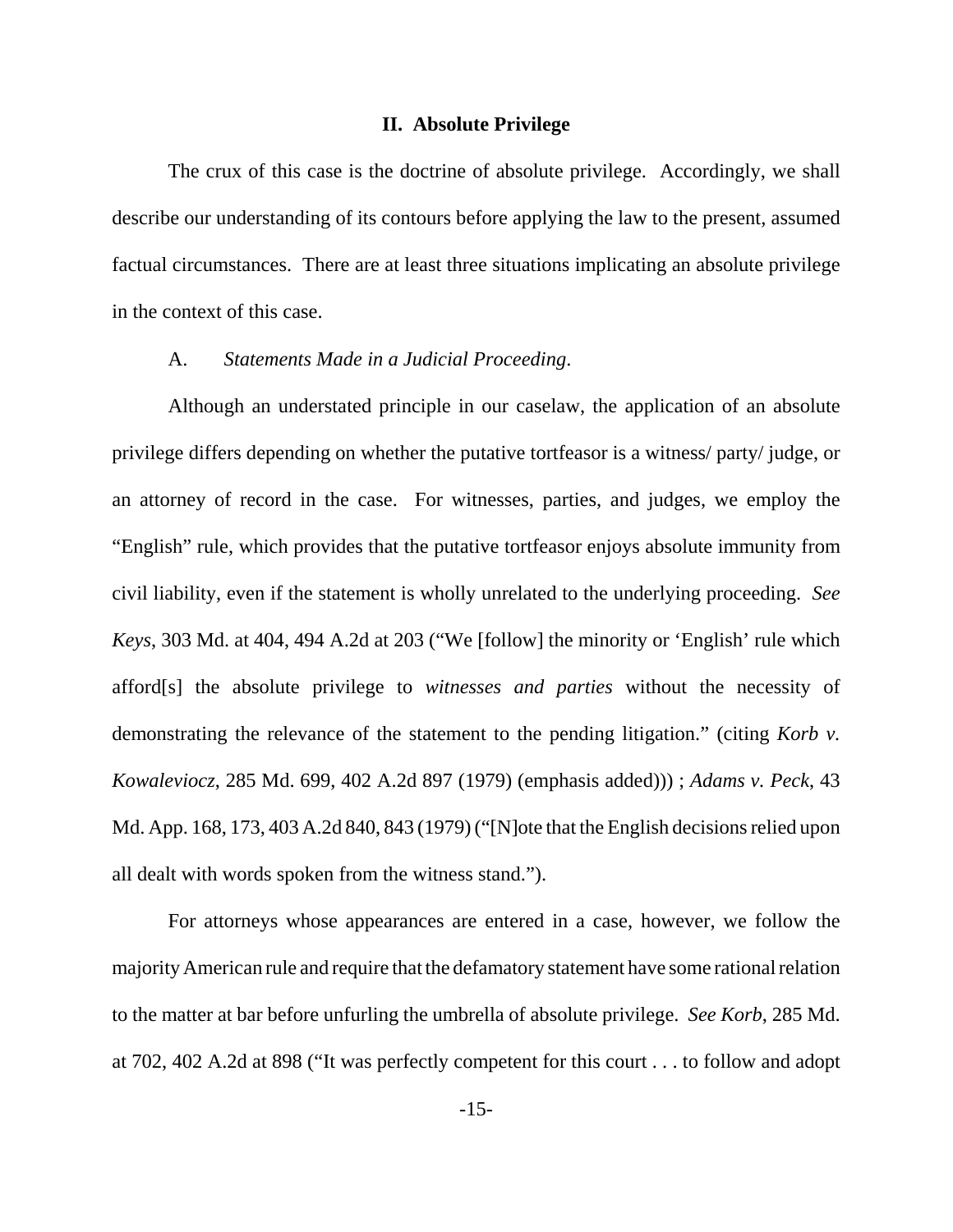the . . . American decisions in regard to the privilege of the advocate, and to follow and adopt the rule of the English courts as regards the privilege of the witness." (quoting *Hunckel v. Voneiff*, 69 Md. 179, 198-99, 14 A. 500, 505 (1888)));<sup>14</sup> see also Adams v. Peck, 288 Md. 1, 3 n.1, 415 A.2d 292, 293 n.1 (1980) ("Defamatory statements made by judges, parties and witnesses are absolutely privileged even though they have no relation to the judicial

 $14$  Our basis for the distinction was:

The great importance to the administration of justice that witnesses should testify with minds absolutely free from the apprehension of being annoyed by civil actions for any thing they may say as witnesses, has already been pointed out. They are commonly untrained in legal learning, and often timid and uneducated. They are brought into court by the mandate of the law, and compelled to testify, usually for the benefit of others. On the other hand lawyers practice their profession voluntarily and for their own emolument. By their professional training they are taught, and it is their business to know, what is pertinent or relevant to the trial of a case. They are educated and intelligent men, and their position is a most honorable and important one. Their legitimate privileges are very great, and it seems to me, with great deference to the differing opinions of others, not unreasonable that they should be held civilly responsible to parties injured by an abuse of them. Nor does there seem to be the same strong ground of public policy for protection in their case. At all events it was perfectly competent for this court, having the questions before them for the first time in these cases, to follow and adopt the current of the American decisions in regard to the privilege of the advocate, and to follow and adopt the rule of the English courts as regards the privilege of the witness. This is what has been done and it does not seem to me that the privilege of the two are so tied together either by reason or authority as to make these decisions inconsistent and irreconcilable.

*Hunckel v. Voneiff*, 69 Md. 179, 198-99, 14 A. 500, 505 (1888).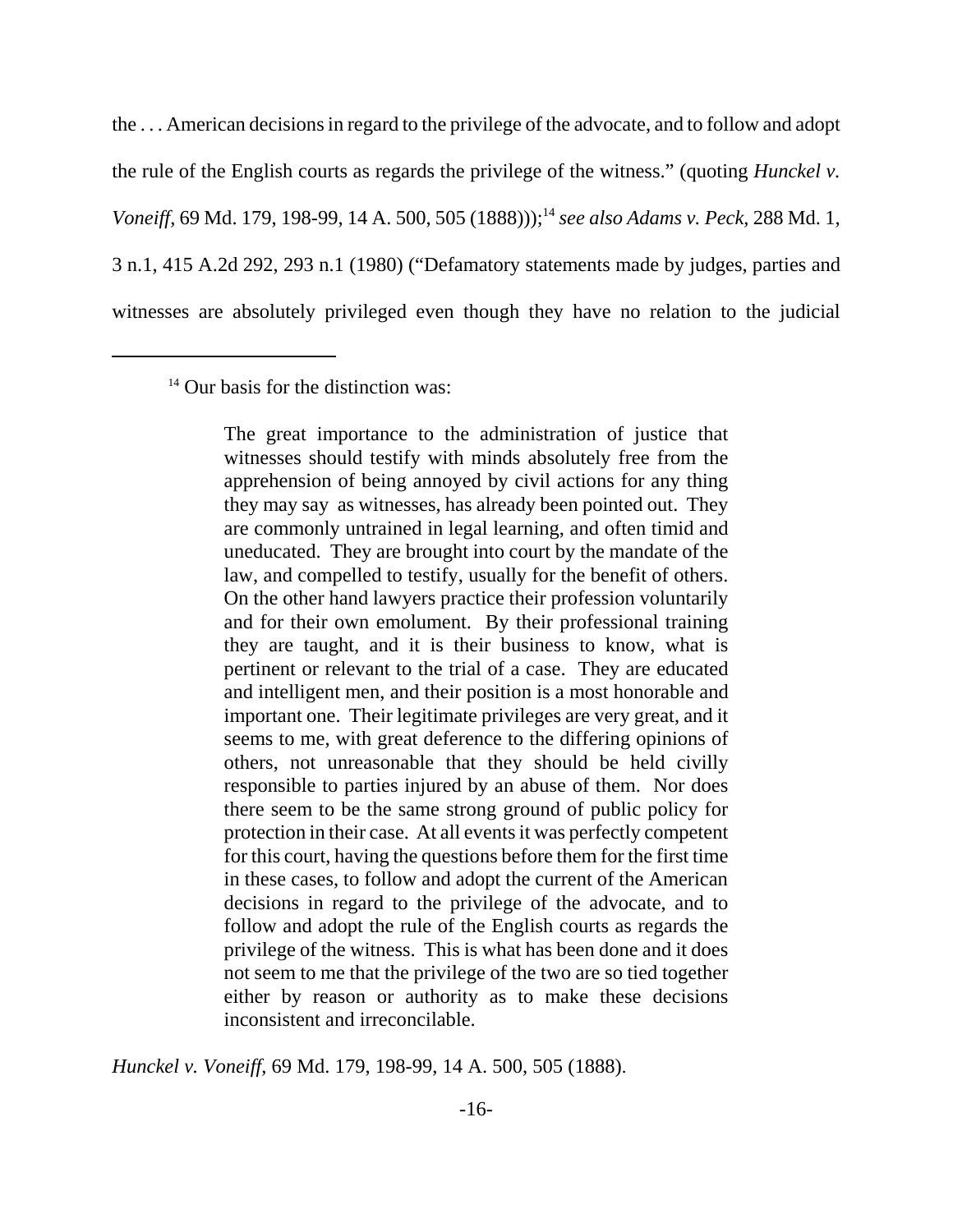proceeding. However, an attorney's defamatory statement is absolutely privileged only if it has some relation to the judicial proceeding."). The privilege "extends not only to defamatory statements made in the courtroom during the course of the trial, but also to such statements published in documents which have been filed in a judicial proceeding." *Adams*, 288 Md. at 3, 415 A.2d at 293 (citations omitted).

In any case, the putative tortfeasor is protected "even if his [or her] purpose or motive was malicious, he [or she] knew that the statement was false, or his [or her] conduct was otherwise unreasonable." *Id.* We give the privilege a "broad and comprehensive" interpretation, so as to "foster the 'free and unfettered administration of justice.'" *Keys*, 303 Md. at 404, 494 A.2d at 203. "The ultimate purpose of the judicial process is to determine the truth." *Adams*, 288 Md. at 5, 494 A.2d at 294.

#### B. *Statements Made in a Quasi-Judicial Proceeding*.

Likewise, a decision-maker/adjudicator, witness, or party in a *quasi*-judicial proceeding who makes a defamatory statement *in the proceeding* is shielded by the privilege, if the proceeding satisfies the two part test of *Gersh v. Ambrose*, 291 Md. 188, 434 A.2d 547 (1981). To don also the protective armor of the privilege, an attorney of record must demonstrate additionally that his or her statement was relevant to the matter at hand. In *Gersh*, a witness before the Baltimore City Community Relations Commission alleged that a commission staff member committed "obstruction of justice and subornation of perjury." *Gersh*, 291 Md. at 189, 434 A.2d at 547. The witness, Gersh, argued that he was protected by the absolute privilege because he was "speaking as a witness at a public hearing and . .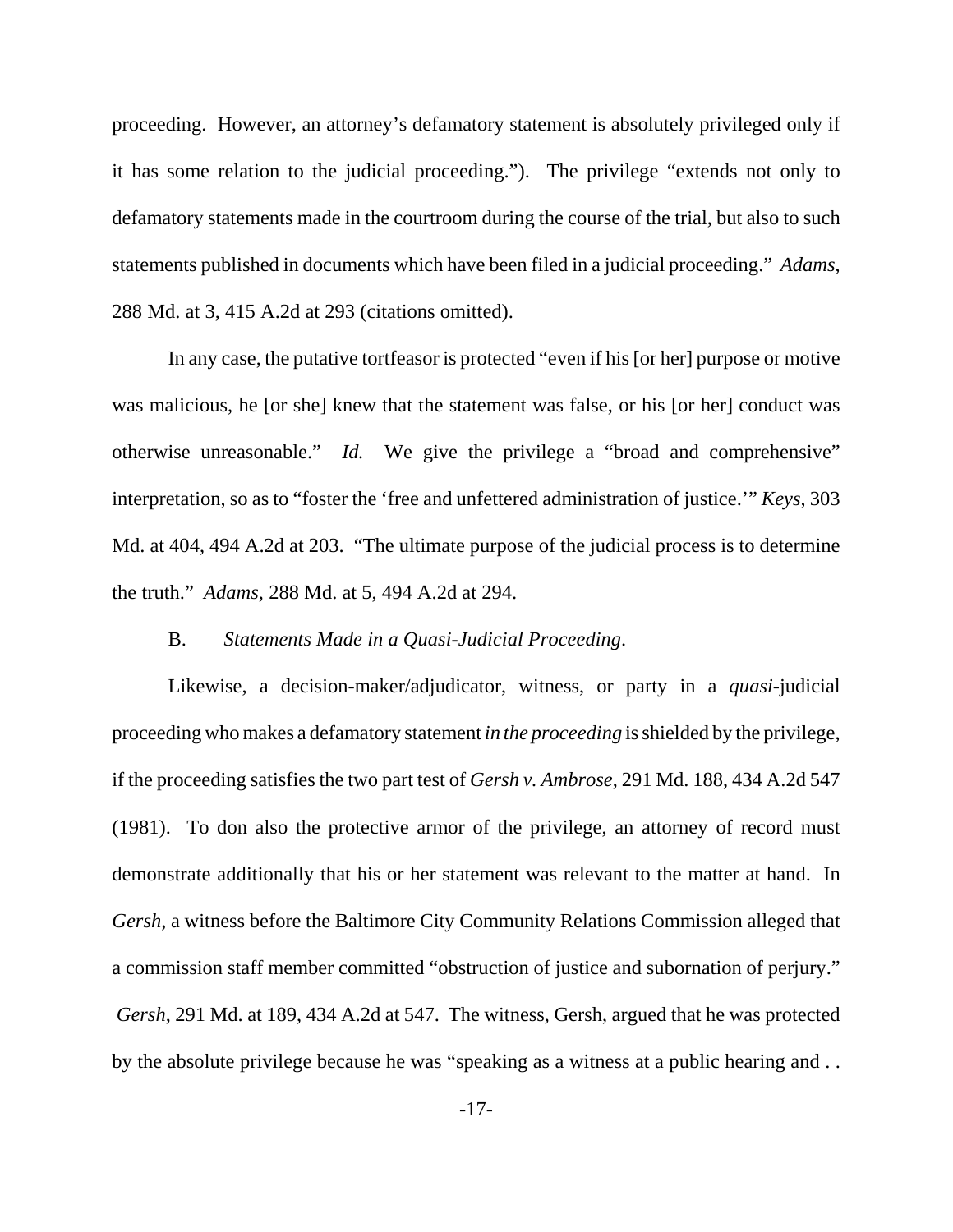. his statements were made in response to questions asked him at this hearing." *Gersh*, 291 Md. at 189, 434 A.2d at 548.

We held that the absolute privilege applies only to certain types of administrative proceedings. In sorting out which types of proceedings merit this protection, we probe: "(1) the nature of the public function of the proceeding and (2) the adequacy of procedural safeguards which will minimize the occurrence of defamatory statements." *Gersh*, 291 Md. at 197, 434 A.2d at 552. In other words, we examine the significance of "the public interest sought to be advanced" and the protective trial-like attributes of the proceeding. *Gersh*, 291 Md. at 196, 434 A.2d at 551; *see id.* (stating that the two factors balance the public's interest in full disclosure with the "harm of subjecting the individual to possible legal injury without remedy"). Because the administrative hearing in *Gersh* – before the Baltimore City Community Relations Commission – neither advanced a sufficiently compelling public interest nor possessed suitable procedural safeguards, we rejected extending the absolute privilege. *See id.*; *see also McDermott v. Hughley*, 317 Md. 12, 26, 561 A.2d 1038, 1045 (1989) (holding that the absolute privilege did not apply to a psychiatrist who, after meeting with a park police officer, issued a defamatory report because there were "insufficient" procedural safeguards" during the meeting).

#### C. *Statements Made Extrinsic to a Judicial or Quasi-Judicial Proceeding*.

Some forty-nine years ago, we considered an out-of-court statement in *Kennedy*, where an attorney – fearing a possible lynch mob targeting his client – reached out to the press to defend his client from the perceived wrath of the mob. *See Kennedy*, 229 Md. at 94,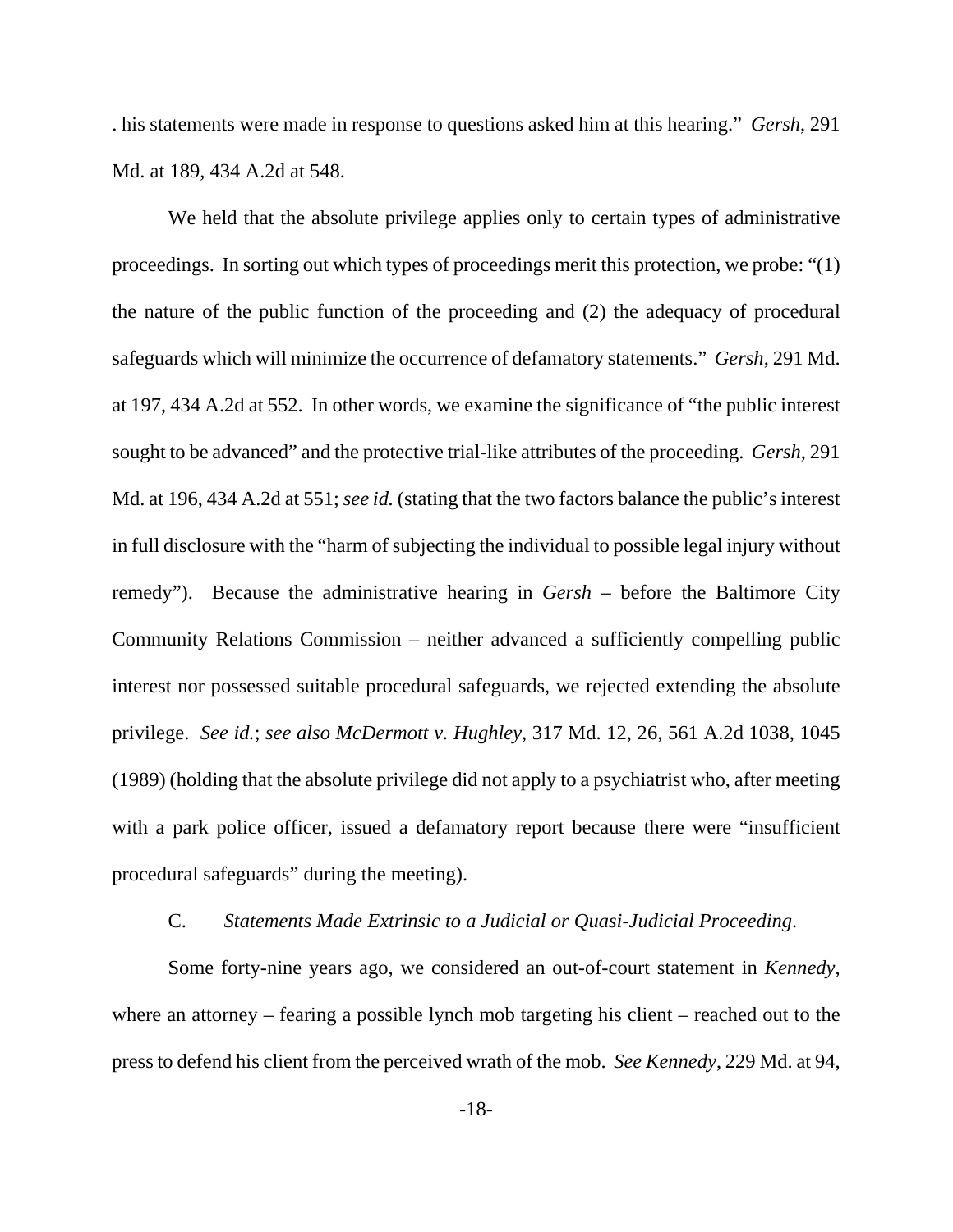415 A.2d at 55. We noted the distinction that "absolute immunity extends . . . [to] defamatory statements uttered *in the course of a trial* or contained in pleadings, affidavits, depositions, and other documents *directly related* to the case." *Kennedy*, 229 Md. at 97, 415 A.2d at 57 (emphasis added). Owing in part to the breadth of this language, we extended the privilege in *Adams* to defamatory statements made prior to (and, therefore, outside of) a proceeding, reasoning that a qualifying statement could be "directly related to the pending litigation and [published] *during the course* of the judicial proceeding." *Adams*, 288 Md. at 8, 415 A.2d at 295 (emphasis added). *Adams* (published a year before *Gersh*) has spawned sophisticated progeny on the subject of out-of-court defamation, which deserve further comment.

These extrinsic statements occur commonly in three categories: (1) statements made with the direct purpose or effect of producing a judicial or quasi-judicial proceeding, *e.g.*, a police brutality complaint, (2) statements "prepared for *possible* use in connection with a pending judicial proceeding," *Adams*, 288 Md. at 4, 415 A.2d at 294 (emphasis added)," but which remain unfiled at the time of the alleged injury, and (3) statements that are not designed necessarily to produce a proceeding or cause one to be "filed," but which are connected contextually to a pending or ongoing proceeding.

We extend the absolute privilege to these three categories of statements for the traditional reason – to encourage the free divulgence of information in pursuit of justice. More specifically, we apply the privilege because "[t]he evaluation and investigation of facts and opinions for the purpose of determining what, if anything, is to be raised or used in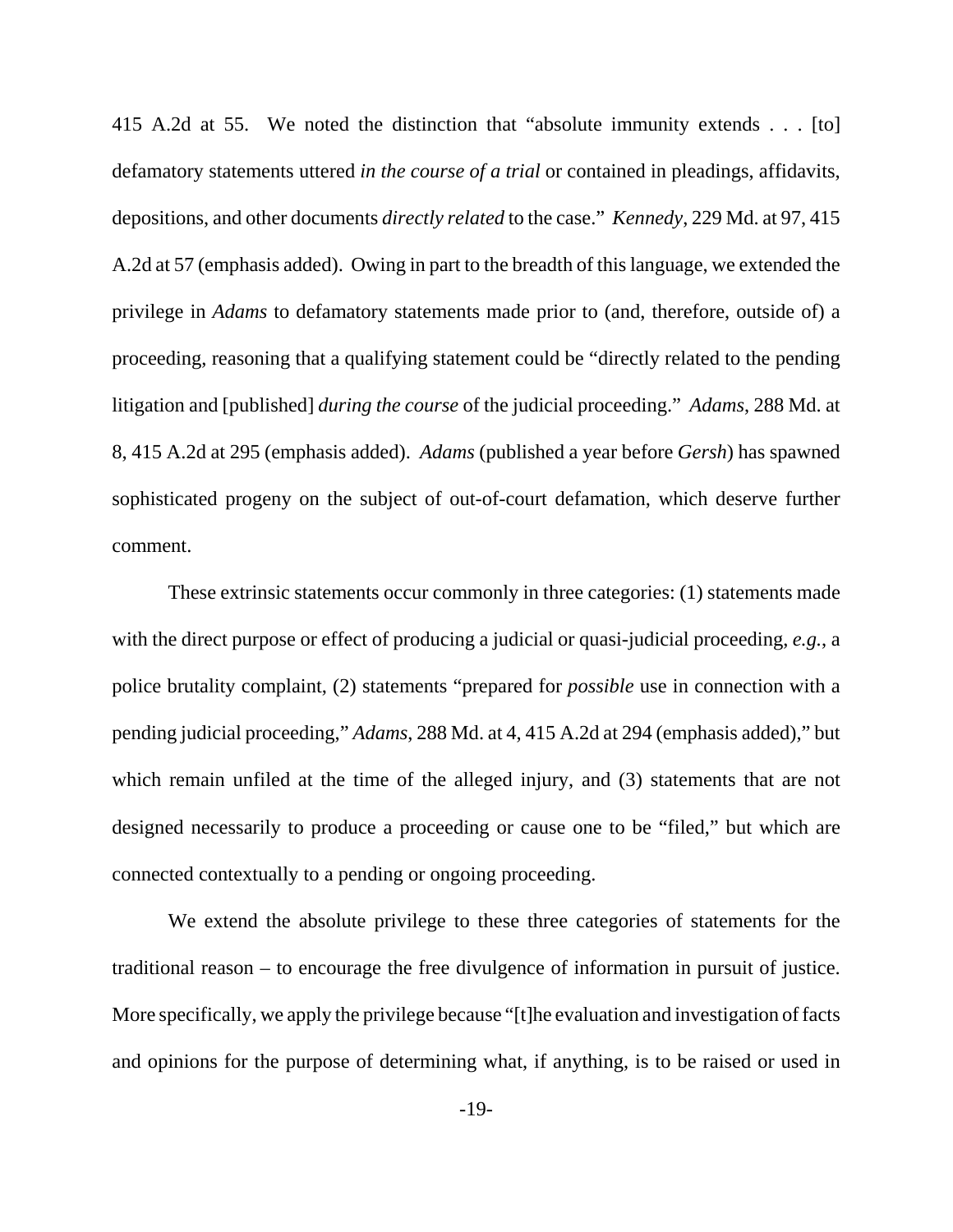pending litigation is as integral a part of the search for truth . . . as is the presentation of such facts and opinions during the course of the trial . . . ." *Adams*, 288 Md. at 8, 415 A.2d at 295; *see also Offen*, 402 Md. at 202, 935 A.2d at 726 ("[T]he basis for extending absolute immunity [is] to prevent unduly hindering important speech, and to ensure that otherwise actionable conduct thus is protected where the accused acts in furtherance of a recognized socially important interest.") (internal quotation marks and citation omitted).

#### 1. Statements Producing a Proceeding.

As to the first category, we consider whether the proceeding, *which results from the statement*, serves an important public interest and possess adequate procedural safeguards. As examples, in *Miner v. Novotny*, 304 Md. 164, 174-77, 498 A.2d 269, 273-75 (1985), and *Imperial v. Drapeau*, 351 Md. 38, 50-51, 716 A.2d 244, 250-51 (1998), we held that absolute privilege protected citizens who filed complaints with governmental entities against a deputy sheriff and an emergency medical technician, respectively.<sup>15</sup> The possible harm stemming from these defamatory complaints was "outweighed by the public's interest in encouraging the filing and *investigation* of valid complaints." *Miner*, 304 Md. at 176, 498 A.2d at 275 (emphasis added); *see also Imperial*, 351 Md. at 50, 716 A.2d at 250-51 ("[P]ublic policy

<sup>&</sup>lt;sup>15</sup> Although somewhat awkwardly, this Court invoked *Gersh* to evaluate statements not precipitating a "proceeding" per se. In *Smith v. Danielczyk*, 400 Md. 98, 928 A.2d 795 (2007), we considered whether the absolute privilege applies to statements in a search warrant application. Acknowledging that a warrant application "is not in the nature of an administrative proceeding, as in *Gersh*," we applied the *Gersh* factors and concluded that the absolute privilege should not be extended because a warrant application's procedural safeguards were insufficient. *Smith*, 400 Md. at 125-26, 928 A.2d at 811-12.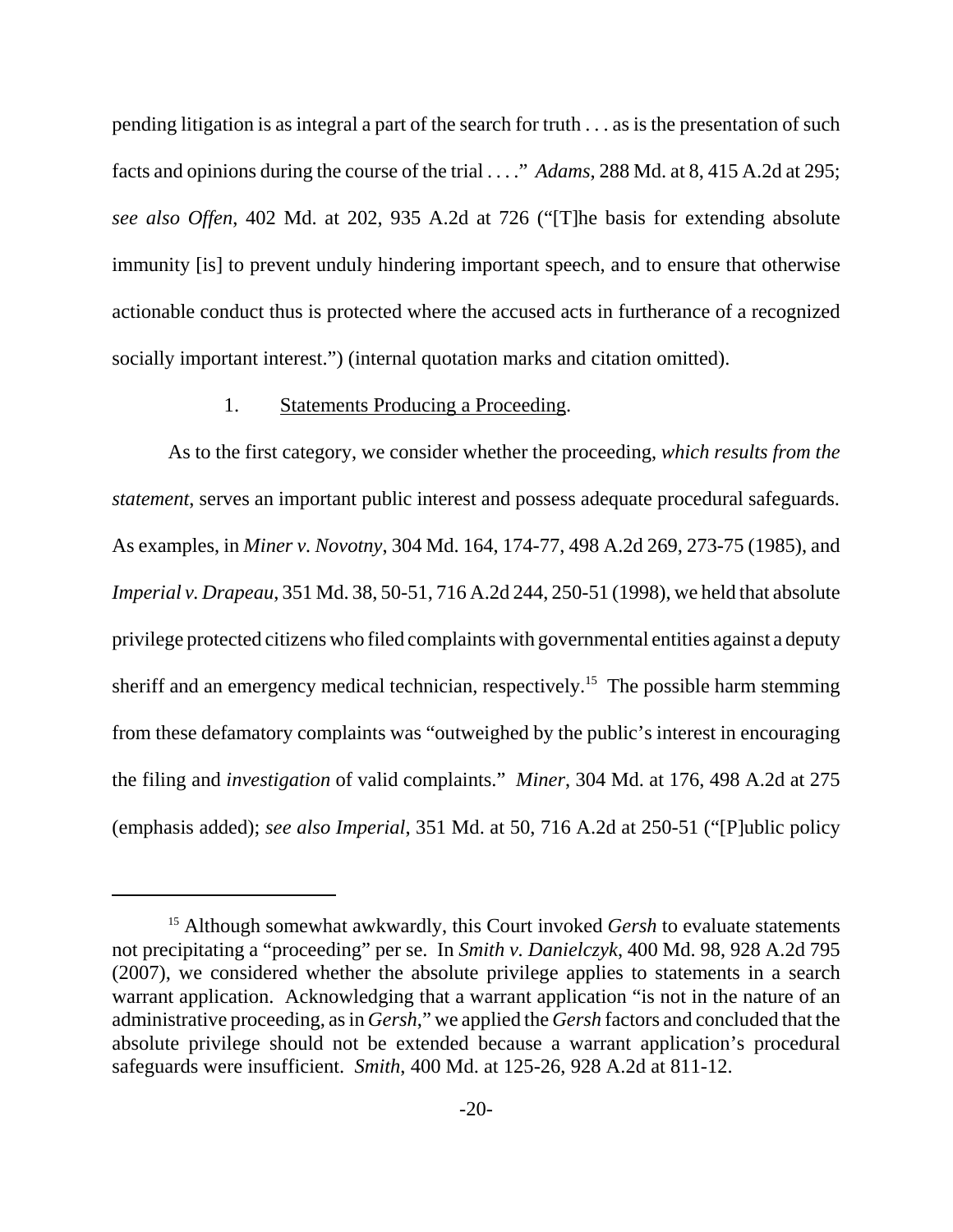encourages the communication of information to public authorities responsible for maintaining the quality of emergency medical services.").

#### 2. Prefatory Statements.

The second category involves statements prepared for possible use in a judicial or quasi-judicial proceeding, "regardless of whether the [statement] has been filed." *Adams*, 288 Md. at 8, 415 A.2d at 295. For instance, in *Adams*, a husband and wife entered into a separation agreement, whereby the wife would receive physical and legal custody of the children and the father visitation rights. *See Adams*, 288 Md. at 2, 415 A.2d at 292. Later, the wife began to doubt the propriety of the father's visitation. *See id.* She sent her children to see a psychiatrist, who concluded ultimately that "the father had abused one of the children, and that he was 'an ill man and in definite need of psychiatric treatment.'" *Adams*, 288 Md. at 2, 415 A.2d at 292-93. The wife sought modification of the visitation rights on that basis. *See Adams*, 288 Md. at 2, 415 A.2d at 293. The father alleged that the psychiatrist defamed him. *See Adams*, 288 Md. at 2-3, 415 A.2d at 293.

Concluding that an absolute privilege protected the statements by the psychiatrist, the *Adams* Court reasoned that his statements were "published in a document which [wa]s prepared for possible use in connection with a pending judicial proceeding . . . ." *Adams*, 288 Md. at 4, 415 A.2d at 294. Any other holding would permit a potential plaintiff to say, "'I do not bring the action against you for what you said in the witness-box, but I bring the action against you for what you told the solicitor you were about to say in the witness-box.'" *Adams*, 288 Md. at 7, 415 A.2d at 295 (quoting *Watson v. M'Ewan*, (1905) A.C. 480 (HL)).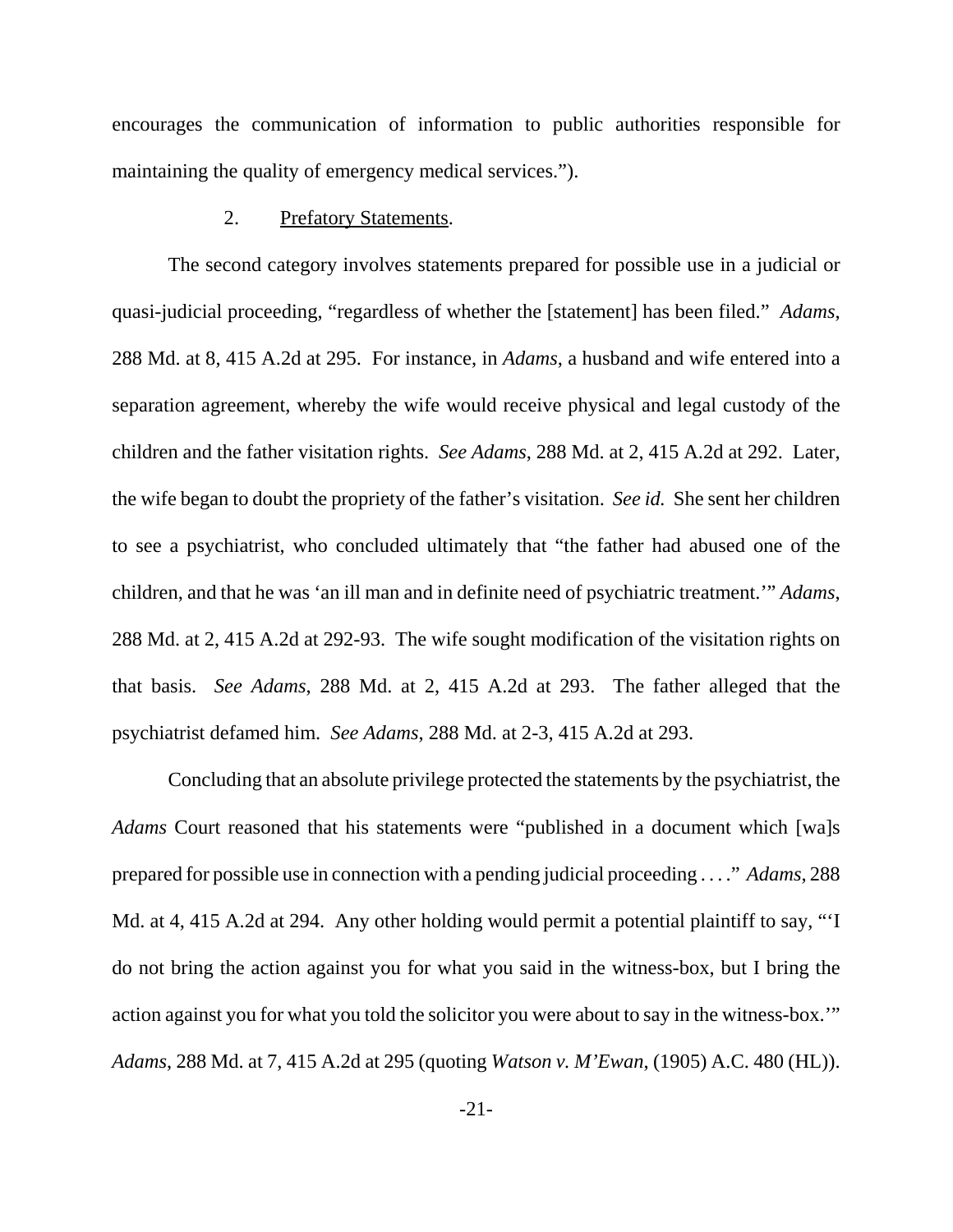The "'public policy which renders the protection of witnesses necessary . . . must as a necessary consequence involve that which is a step towards and is part of the administration of justice – namely, the preliminary examination of witnesses to find out what they can prove.'" *Id.* (quoting *Watson*).

# 3. Statements Made During the Course of a Pending or Ongoing Proceeding.

Many statements are not designed to be filed in a court action, but rather are simple communications by or between individuals connected to some pending or ongoing proceeding – hence, a third category. A canvass of relevant caselaw reveals that, for the most part, Maryland courts attempt to preserve the distinction of what must be established for the privilege to apply – regarding "relevance" – between witness, *et al.*, and attorneys of record.

#### a. *Witnesses, Parties, and Judges*.

In *Odyniec v. Schneider*, 322 Md. 520, 588 A.2d 786 (1991), a former patient filed a medical malpractice claim before an arbitration panel. Before the proceeding, she underwent a physical examination, during which the examining doctor – "who was expected to later present his expert testimony before the arbitration panel" – "told the patient that her previous doctor[, in fact] had performed unnecessary medical procedures on her." *Offen*, 402 Md. at 203, 935 A.2d 719, 726 (citing *Odyniec*, 322 Md. at 523-24, 588 A.2d at 787-88). After observing the public purpose and the procedural safeguards embedded in the arbitration proceeding, we concluded that the examining doctor made his statement (1) *while* "conducting a medical examination of [the patient-plaintiff]" and (2) "*to* [the patient], a party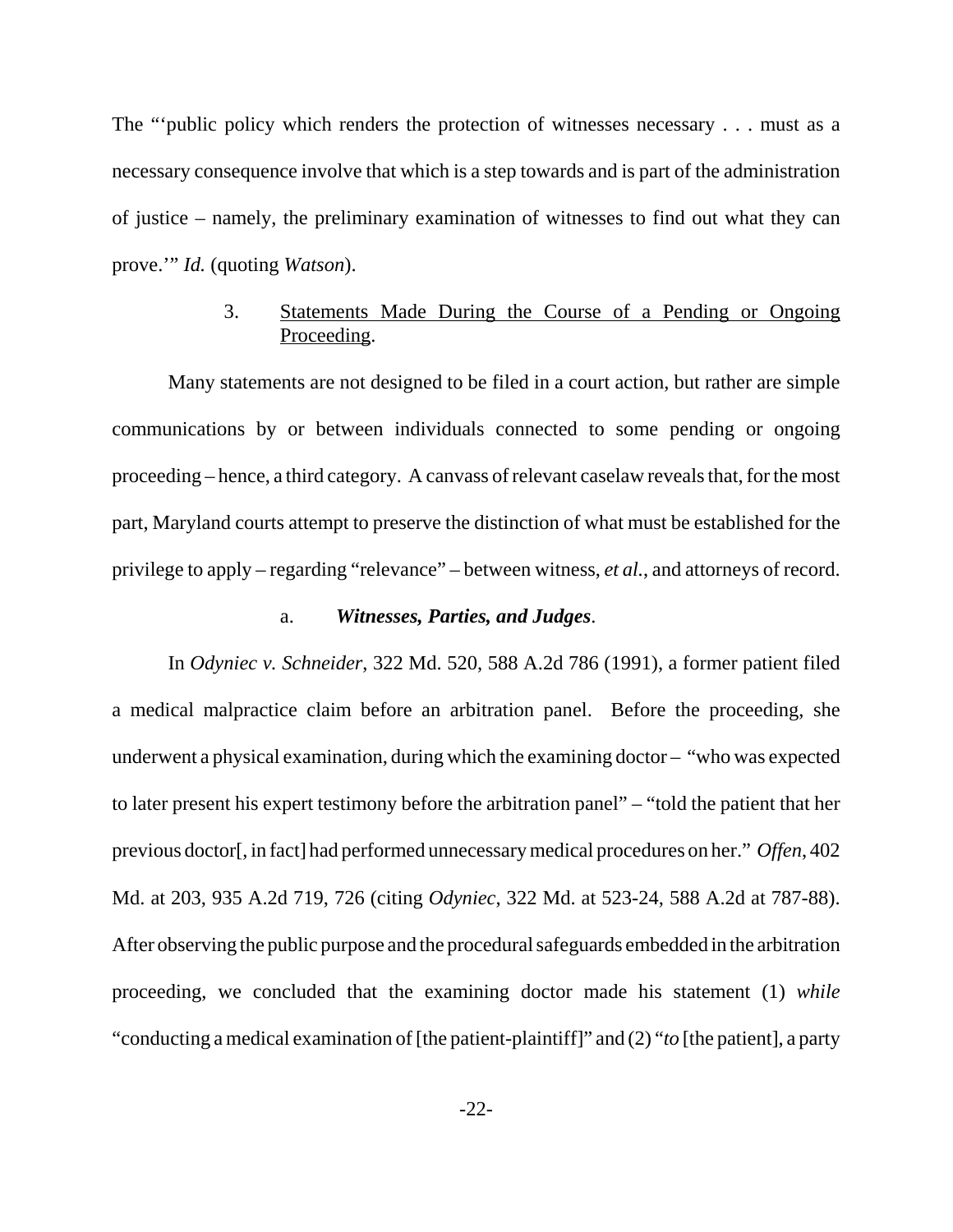in the then-pending arbitration proceeding . . . ." *Odyniec*, 322 Md. at 354, 588 A.2d at 793 (emphasis added). Based on these facts, we held that the doctor, a potential witness, made his statement during "the course of his participation in th[e] pending [arbitration] proceeding"; consequently, his "verbal statement [wa]s accorded the same absolute privilege as if it had been made by a witness during the arbitration hearing itself." *Id.*; *see Adams*, 288 Md. at 8, 415 A.2d at 295 (extending the absolute privilege to a statement because it was published "during the course of the judicial proceeding"). That the "defamatory statement may have been gratuitous, unsolicited, and in part irrelevant to the purpose for which [the doctor] was employed" did not defeat recognition of the privilege. *Odyniec*, 322 Md. at 534, 588 A.2d at 793.

In *Sodergren v. Johns Hopkins University Applied Physics Laboratory.*, 138 Md. App. 686, 697, 773 A.2d 592, 603 (2001), the Court of Special Appeals concluded that the absolute privilege protected an employer who sent apology letters, pursuant to a settlement agreement in a pending suit, to a putative victim of sexual harassment and false plagiarism accusations. After a prodigious discussion of Maryland and foreign caselaw, the intermediate appellate court agreed that "settlement is a part of a judicial proceeding . . . ." *Sodergren*, 138 Md. App. at 701, 773 A.2d at 601. "[T]here is a sufficient nexus between a judicial proceeding and the settlement of that proceeding . . . to extend the [absolute] privilege to the statements made by [the defendant] *regarding* [the plaintiff] and *published to* [parties involved in the original litigation]." *Sodergren*, 139 Md. App. at 705, 773 A.2d at 603 (emphasis added). In *Sodergren*, the Court of Special Appeals recognized also that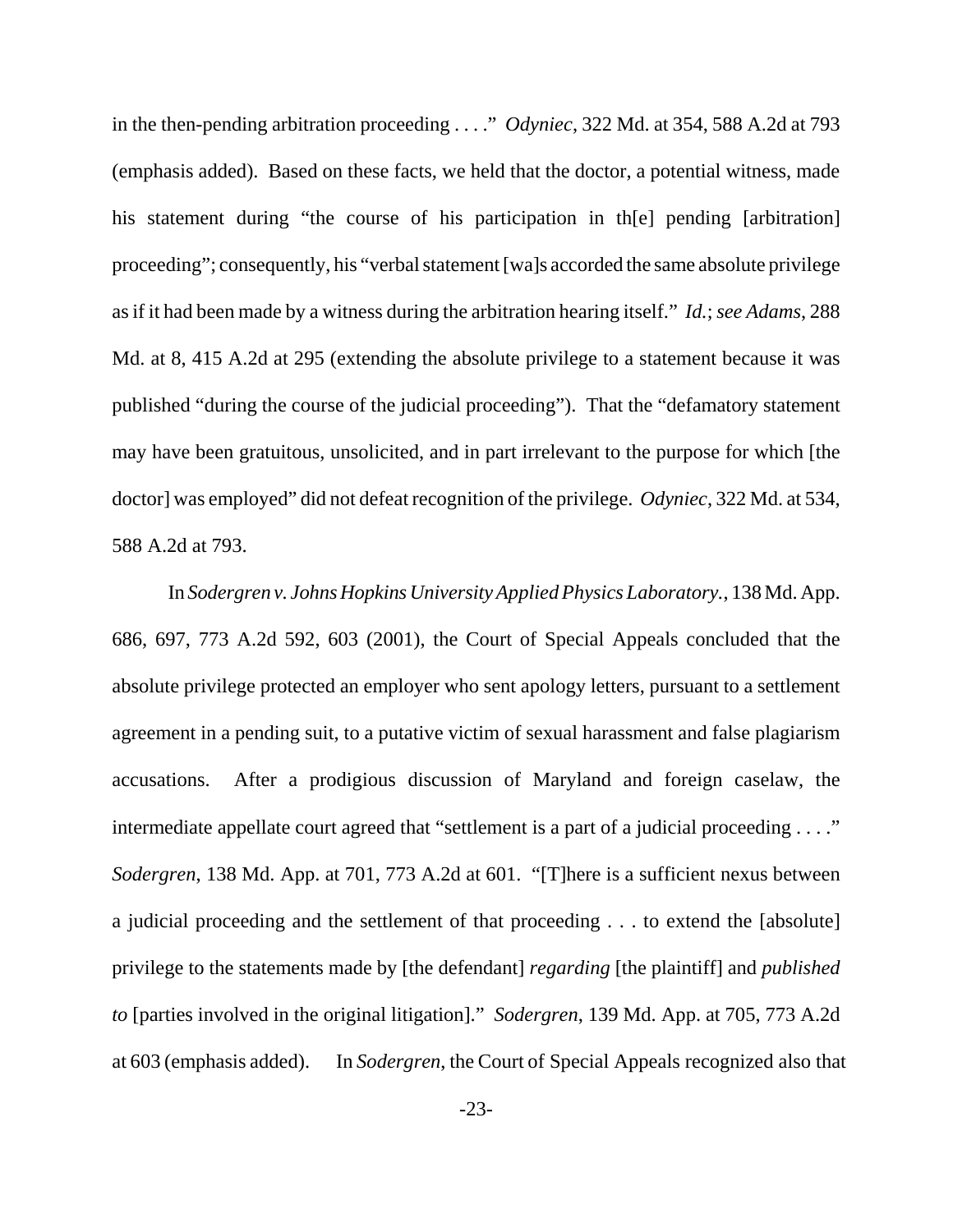the proceeding satisfied the *Gersh* test and that the employer wrote the letter as part of "the settlement agreement," *i.e.*, "in the *context* of a judicial proceeding." *Sodergren*, 138 Md. App. at 701, 773 A.2d at 601 (emphasis added). The intermediate appellate court found instructive that the instrument containing the challenged statements was of a judicial nature, *i.e.*, out-of-court settlement of a lawsuit, and the statements were published to parties involved in the original litigation. *See Sodergren*, 138 Md. App. at 704-05, 773 A.2d at 603- 04 ("[T]his case do[es] not require us to reach the issue of publication to a third person not directly involved in the case."). Therefore, the Court concluded that "the letter . . . was published in the 'course of a judicial proceeding' . . . ." *Sodergren*, 138 Md. App. at 704, 773 A.2d at 603.

The foregoing analyses teach us to apply an absolute privilege to out-of-court statements, made by witnesses, parties, or judges, when (1) the contemplated or ongoing proceeding fulfills *Gersh*,<sup>16</sup> and (2) the context of the statement demonstrates that it was made "during the course of" the proceeding (*i.e.*, while the putative tortfeasor was participating in the proceeding). We assess the context of the statement by asking, among other things: what was the overall or general reason for the instrument or letter (but not the

<sup>16</sup> *See Sodergren v. Johns Hopkins Univ. Applied Physics Lab.*, 138 Md. App. 686, 700, 773 A.2d 592, 601 (2001) ("[T]he need for procedural safeguards 'comes into play largely as part of the determination of whether the allegedly defamatory statement was made in a judicial or quasi- judicial proceeding.'") (quoting *Woodruff*, 125 Md. App. at 399, 725 A.2d at 621).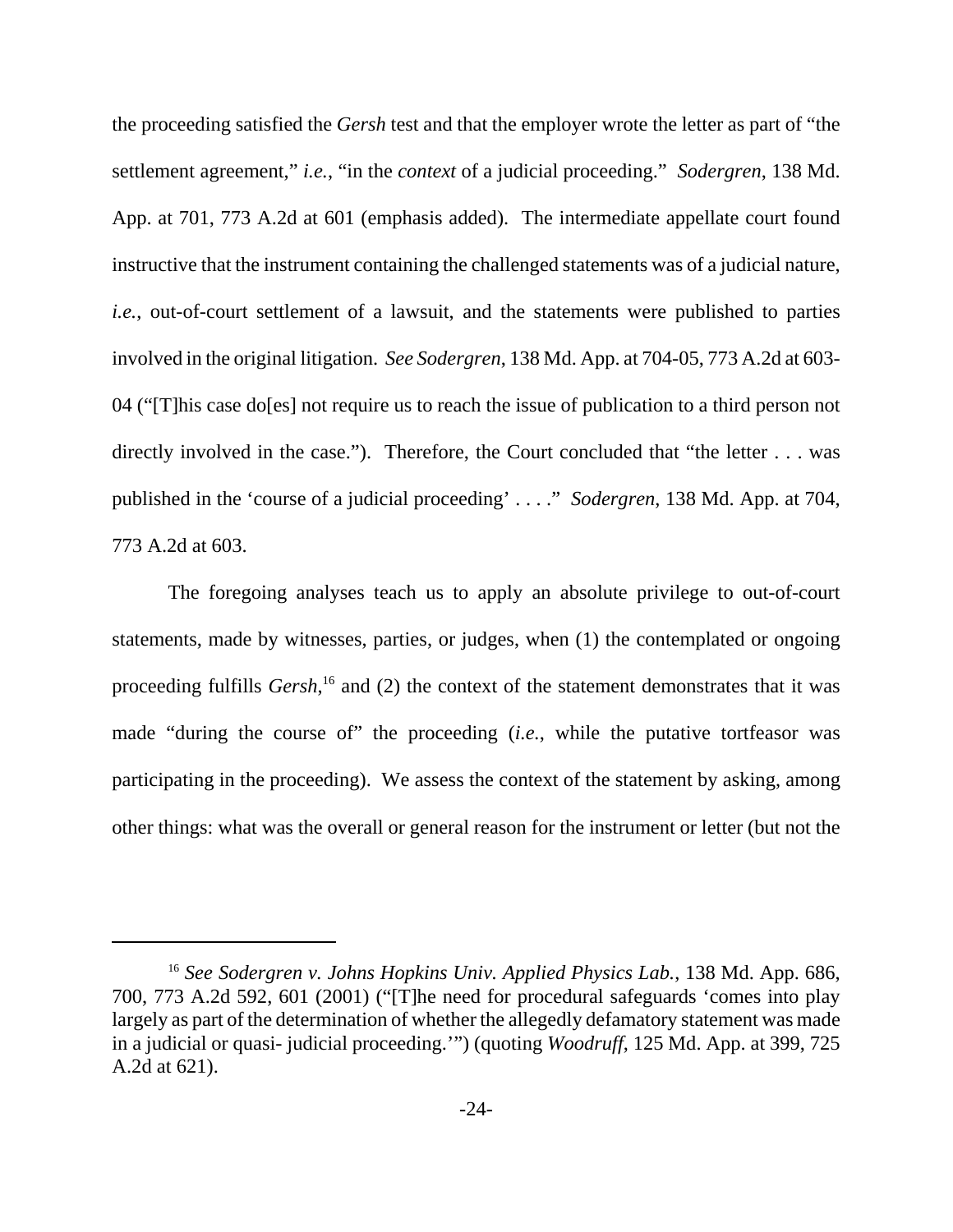motive of the challenged statement itself, *see* English rule)<sup>17</sup>; what was the defendant doing when he or she made the statement; and to whom did he or she make the statement.

If these factors are present, protection of the communication serves the ultimate purpose of the privilege – to loosen the otherwise secure floodgates of information required for the successful resolution of a judicial or quasi-judicial proceeding. The proceeding, however, must be "actually contemplated in good faith and under serious consideration . . . . The bare possibility that [a] proceeding might be instituted is not to be used as a cloak to provide immunity for defamation when the possibility is not seriously considered." RESTATEMENT (SECOND) OF TORTS § 588 cmt. e (2006); *see also Kennedy*, 229 Md. at 98, 182 A.2d at 58 ("[T]he extension of this absolute privilege to statements not made in the judicial proceeding itself is limited . . . by the comments on the rule of the Restatement itself  $\ldots$ .").

#### b. *Attorneys of Record*.

With respect to attorneys of record in a judicial or quasi-judicial proceeding, Maryland caselaw adds the requirement of relevance of the statement to the proceeding

<sup>&</sup>lt;sup>17</sup> Pursuant to the English rule, a witness, party, or judges does not need to demonstrate the relevance of a challenged out-of-court statement to the contemplated or underlying proceeding. He or she must show, however, that the alleged defamatory statement was made in a context  $-e.g.,$  settlement negotiations or a letter memorializing a conversation regarding visitation rights – connected sufficiently to a proceeding, so that a court may conclude that statement was made "during the course of the proceeding." To say a letter or email was sent, or a conversation was had "during the course of a proceeding" is to say the letter, email, or conversation had some general "relevance," relationship, or connection to that proceeding. The specific alleged defamatory statement contained therein, however, need not have a similar relevance.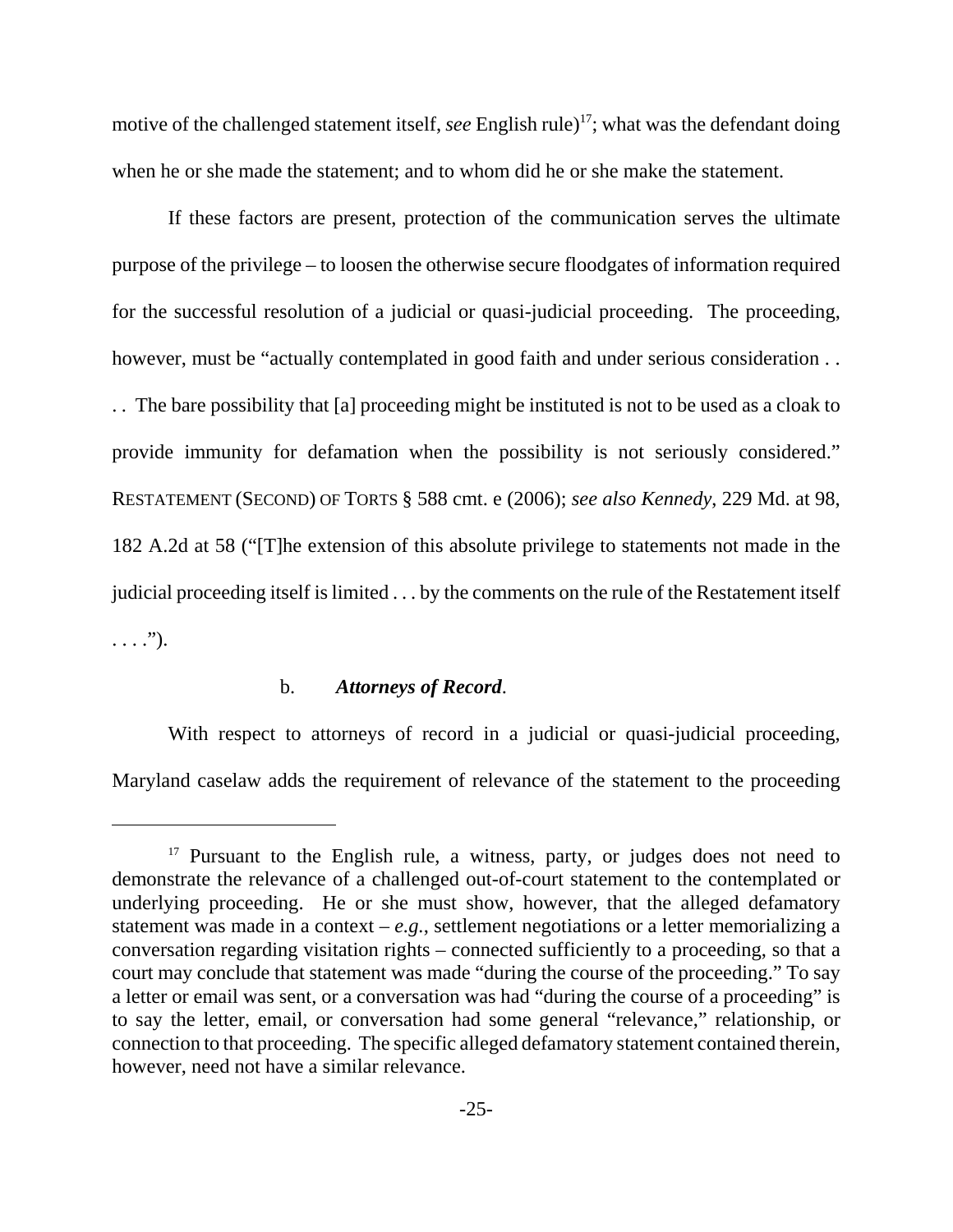before an absolute privilege may apply. In *Woodruff v. Trepel*, 125 Md. App. 381, 725 A.2d 612 (1999), an attorney in a custody dispute sent a letter to opposing counsel, summarizing a recent conversation. In the letter, the attorney referred to in-court testimony, which alleged that the opposing party had abused his child physically and verbally. *See Woodruff*, 125 Md. App. at 388, 725 A.2d at 616. The Court of Special Appeals held that absolute privilege immunized the attorney from culpability for defamation for this statement because his letter was "rationally related to and reference[d] the underlying [child custody] litigation, in addition to a possible future litigation." *Woodruff*, 125 Md. App. at 394, 725 A.2d at 619; *see also Woodruff*, 125 Md. App. at 393, 725 A.2d at 618 (quoting *Maulsby v. Reifsnider*, 69 Md. 143, 162, 14 A. 505, 510 (1888), for the principle that "'if counsel in the trial of a cause maliciously slanders a party . . . in regard to a matter that has no reference or relation to, or *connection* with, the case before the Court, he is and ought to be answerable in an action by the party injured'") (emphasis added);18 *Arundel Corp. v. Green*, 75 Md. App. 77, 84-85, 540 A.2d 815, 819 (1988) (holding that an absolute privilege would extend to an attorney's letter sent to a stone supplier's customers – as part of his investigation into his

 $18$  The attorney sent his client a copy of the letter, and the client, in turn, sent a copy of it to her child's school principal. Consistent with our analysis of non-attorney putative tortfeasors, *supra* Part II.C.3.a, the Court of Special Appeals held that absolute privilege did not apply to the client's republication because the "school's knowledge [of the letter's contents]... did not have any actual or potential effect upon the custody proceeding ...." *Woodruff*, 125 Md. App. at 401, 725 A.2d at 622; *see also Chinwuba*, 142 Md. App. at 394- 95, 790 A.2d at 122-23 (declining to extend an absolute privilege to Chair of the Maryland Insurance Administration's comments to the press, during the agency's investigation of an HMO, among the reasons, because they were made "to an entity with no conceivable role" in the agency's process).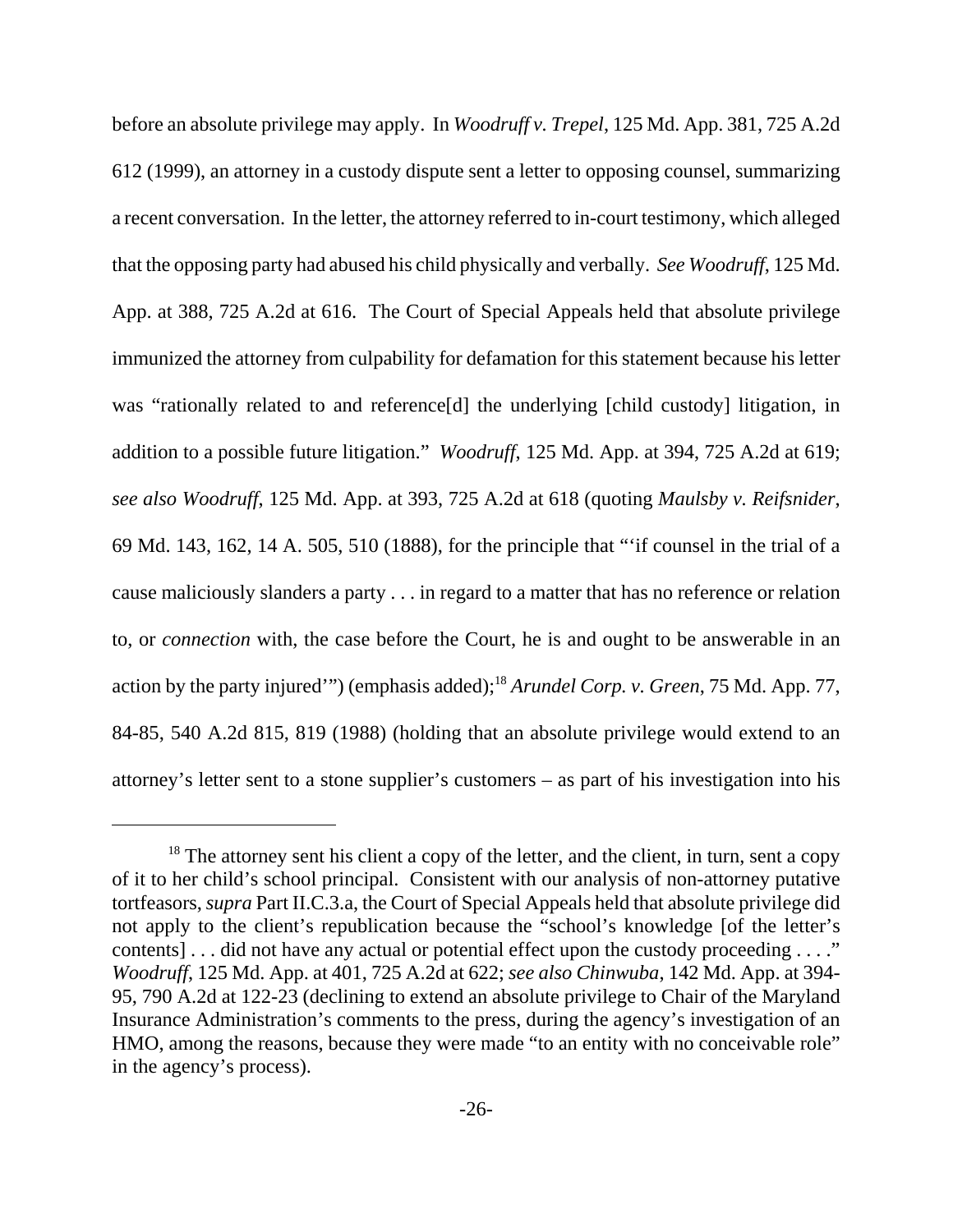clients' potential asbestos claims, resulting from exposure to stone dust – if it was made "in connection with" and "ha[d] some relation to the anticipated proceeding").

These cases indicate that Maryland courts extend an absolute privilege to an attorney of record, so long as (1) the contemplated or ongoing proceeding meets the *Gersh* test, (2) the context of the statement evinces that the statement was made "during the course" of the proceeding, and (3) the statement has some rational, articulable relevance or responsiveness to the proceeding.<sup>19</sup> If so, then extension of the privilege would serve the ultimate goal of

"[R]elevant" and "pertinent" are not the best words that could be used. These words have in a measure a technical meaning, and we all know the difficulty in determining in some cases what is relevant or pertinent . . . . We prefer the words "*having reference*" or "*made with reference*" or the language . . . "*having relation to the cause or subject matter*." And if counsel in the trial of a cause maliciously slanders a party, or witness or any other person in regard to a matter that has no reference or relation to, or connection with, the case before the Court, he is and ought to be answerable in an action by the party injured.

*Maulsby v. Reifsnider*, 69 Md. 143, 162, 14 A. 505, 510 (1888); *see also Kennedy*, 229 Md. at 98, 182 A.2d at 58 ("[T]he extension of this absolute privilege to statements not made in the judicial proceeding itself is limited . . . by the comments on the rule of the Restatement itself . . . ."); RESTATEMENT (SECOND) OF TORTS  $\S$  586 cmt e. (2006) ("As to communications preliminary to a proposed judicial proceeding the rule stated in this Section applies only when the [attorney's] communication has some relation to a proceeding that is contemplated in good faith and under serious consideration.").

 $19$  To be clear, whether a statement is relevant to a matter implicated in a contemplated or ongoing proceeding is "not the evidentiary relevance test." *Woodruff*, 125 Md. App. at 392, 725 A.2d at 618 (citation omitted). As we stated more than a hundred years ago: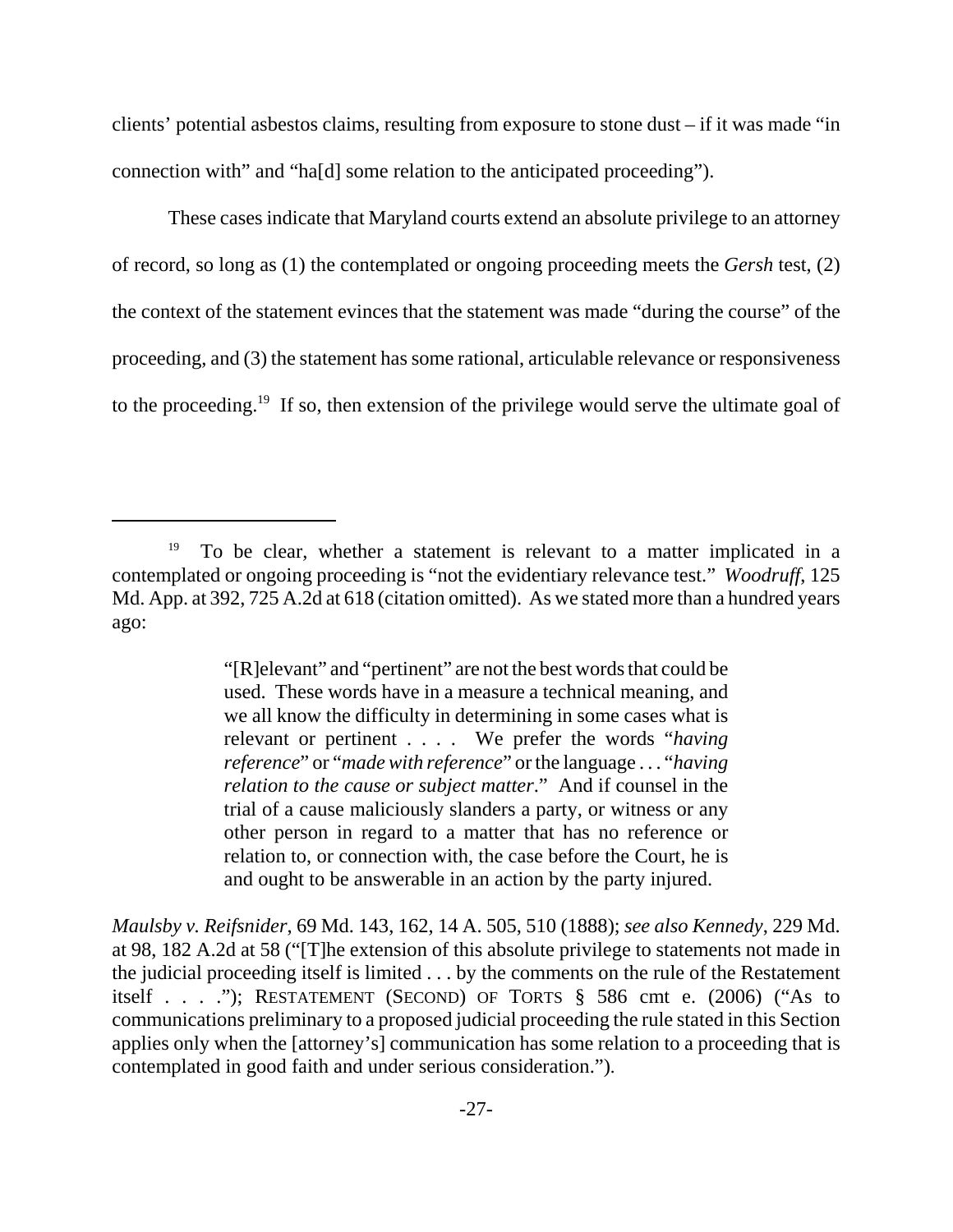information exchange and discovery of the truth. $^{20}$ 

#### **III.**

#### A. *Respondents' Publication of the Complaints to the Press*.

Norman avers that Respondents provided the press with a copy of the complaint before it was filed in state court and, thus made it public "before its time."<sup>21</sup> Accepting this factual averment in Respondents' favor, as did the Court of Special Appeals, we may say fairly that a complaint is a public document and "[t]he law does not distinguish where, or in what manner, a public document is viewed." *Norman*, 192 Md. App. at 427, 994 A.2d at 1031-32. If we assume that the State complaint was not public yet when given to the press and, importantly, this initial version – which did not identify by name any owner or employee

 $20$  We cast no light here on the law of conditional or qualified privilege. We observe only that a conditional privilege is somewhat similar to the third category – statements made during the course of a pending or ongoing proceeding. Whether a conditional or absolute privilege exists depends, at least in part, on the identities of the communicating party and recipient. *See McDermott v. Hughley*, 317 Md. 12, 28, 561 A.2d 1038 (1989) ("[A conditional privilege exists] 'when the occasion shows that the communicating party and the recipient have a mutual interest in the subject matter, or some duty with respect thereto.'" (quoting *Simon v. Robinson*, 221 Md. 200, 206, 154 A.2d 911 (1959))); *Hanrahan v. Kelly*, 269 Md. 21, 28, 305 A.2d 151, 156 (1973) ("An occasion is conditionally privileged when the circumstances are such as to lead any one of several persons having a common interest in a particular subject matter correctly or reasonably to believe that facts exist which another sharing such common interest is entitled to know.") (internal quotation marks and citation omitted). The most significant difference, of course, is that a conditional privilege may be lost where actual malice is found to exist. *See Marchesi v. Franchino*, 283 Md. 131, 139, 387 A.2d 1129, 1133 (1978).

<sup>&</sup>lt;sup>21</sup> Norman alleges similarly that Respondents provided a copy of their initial federal complaint to the press before it was filed. Our analysis, regarding Respondents' publication of the State complaint to the press, is applicable equally to Respondents' publication of the initial federal complaint to the press.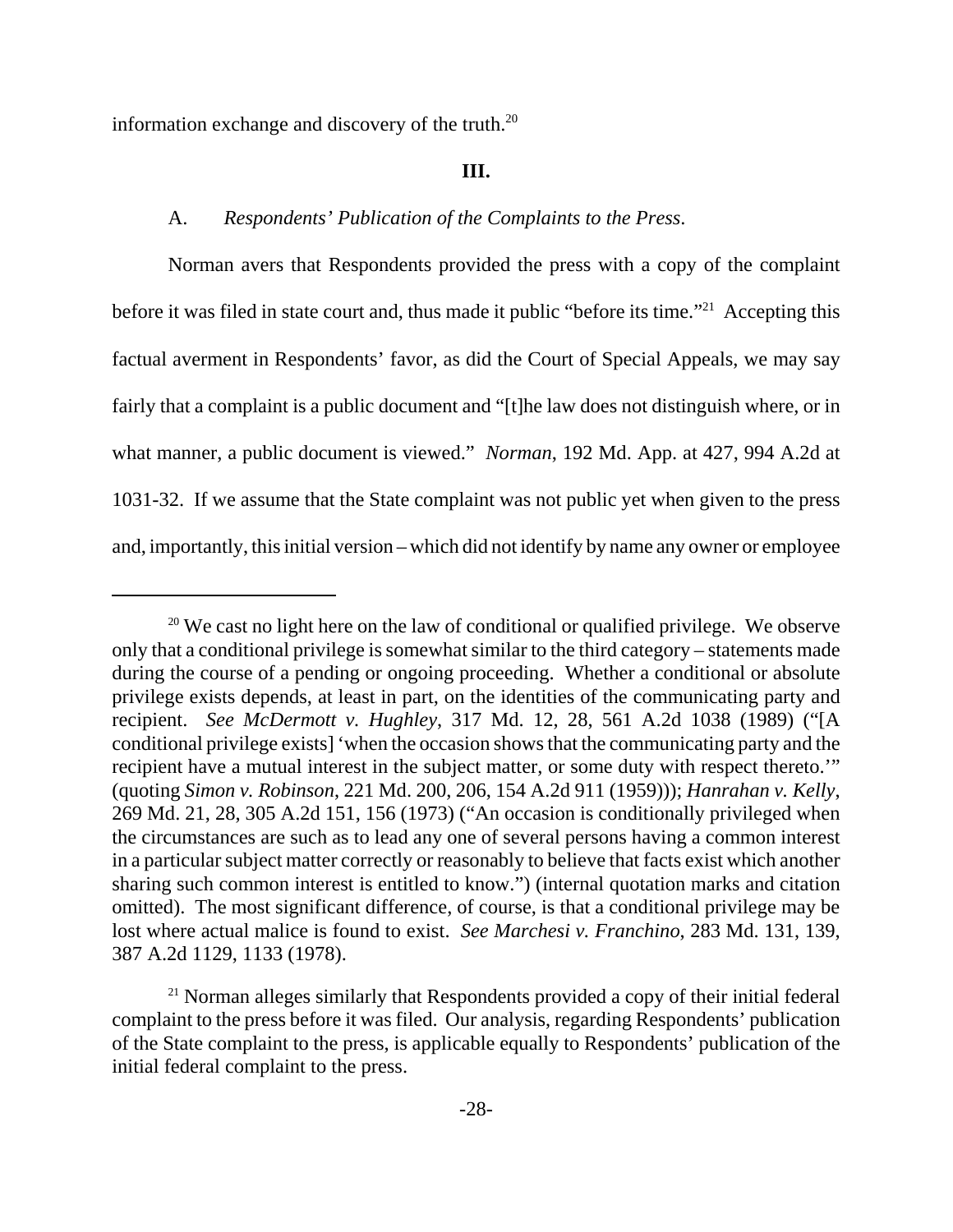of Sussex – defamed Norman sufficiently for standing purposes,  $^{22}$  our analysis, but not the result, would change.

In the assumptive latter scenario, the complaint appears to be a statement instigating an investigation and/or proceeding. If so, because the complaint was not communicated to an authorized or germane investigating body, its delivery had neither the necessary investigatory design nor possible effect in order to qualify for refuge in the first category (*i.e.*, statements producing a proceeding), as delineated *supra.* Considered under the second category, the complaint can be viewed as a statement prepared for a pending proceeding. Most complaints are meant to be filed in a court. Militating against this characterization, however, is the fact that Respondents delivered the draft complaint to the Fourth Estate, which, its self-image notwithstanding, is uninvolved in the "evaluation and investigation of facts and opinion" in this context or the "generat[ion] of such documents . . . ." *Adams*, 288 Md. at 8, 415 A.2d at 295. Thus, category two (*i.e.*, prefatory statements) is an ill fit.

Considered in its best light, however, the complaint is simply a third-party communication, made extrinsic to an imminent proceeding. As discussed *supra*, we evaluate whether the underlying proceeding satisfies the prongs of *Gersh*, which it does manifestly. Importantly, we analyze also whether the context of the challenged statements supports the conclusion that they were made during the course of the proceeding. Respondents, at worst,

<sup>&</sup>lt;sup>22</sup> In reviewing the grant of a motion to dismiss, we must "presume<sup>[]</sup> the truth of all well-pleaded facts in the [c]omplaint, along with any reasonable inferences derived therefrom in a light most favorable to plaintiffs." *Pittway Corp. v. Collins*, 409 Md. 218, 234, 973 A.2d 771, 780-81 (2009) (citation omitted).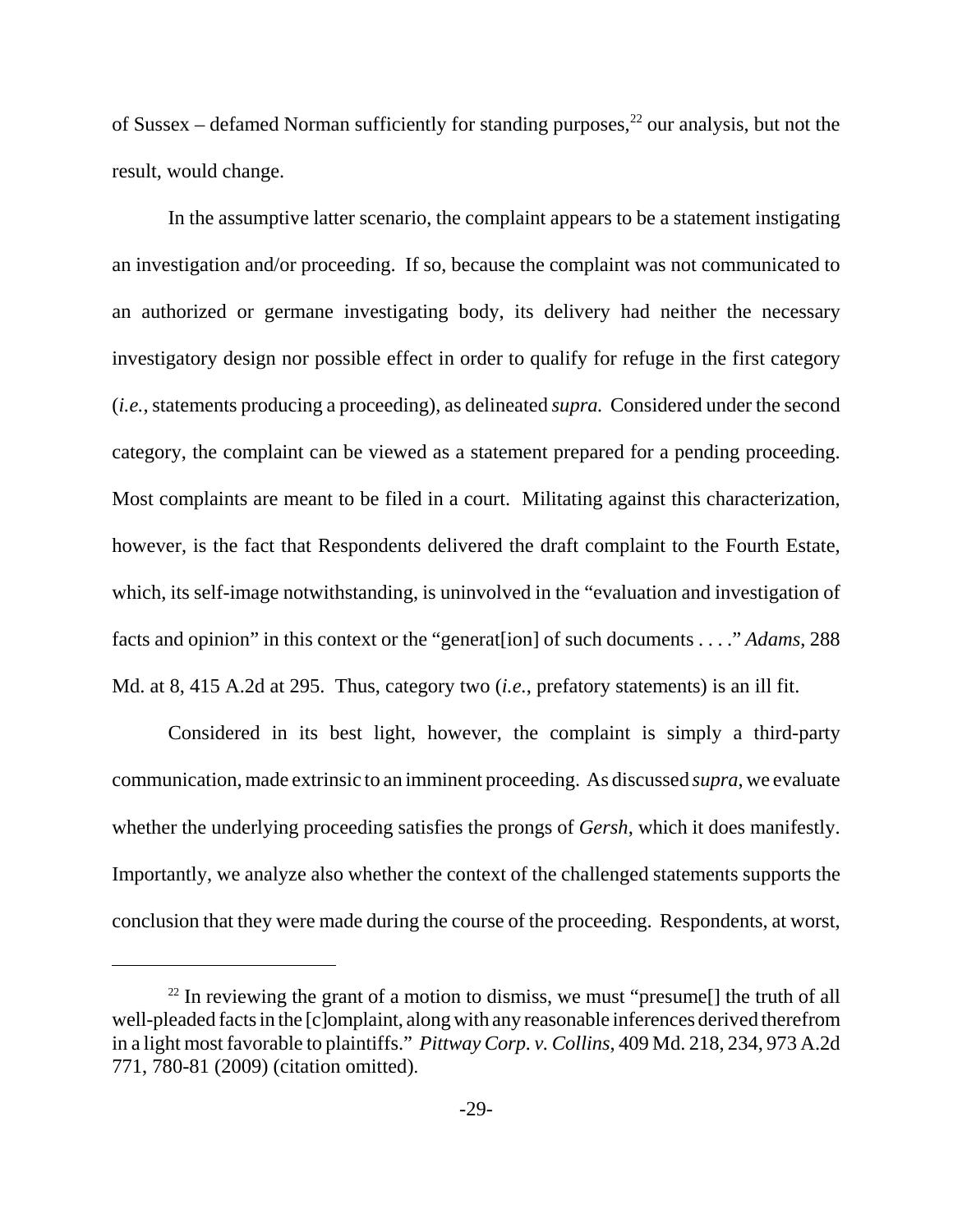published their allegedly defamatory statements in a draft version of their ultimate pleading, which they handed-over to the press on the same day the pleading was filed. By republishing or reporting on those erstwhile pleadings, the press could be seen as a tool assisting in the notification to potential class members of the contemplated proceedings. Thus, we conclude that Respondents issued these statements during the course of the putative class action.<sup>23</sup>

Moreover, nothing in Rule 2-231 indicates that what the trial court decides – with respect to the provision of notice – should be taken as a ceiling, *i.e.*, the maximum effort plaintiffs must exert to notify potential class members. To the contrary, the Rule leaves open the possibility that plaintiffs may act preemptively in identifying and notifying others of their possible claims. In other words, while the Rule may not require "notice to class members at the commencement of the suit," MODERN MARYLAND CIVIL PROCEDURE  $\S 4.9(c)(2)(a)$ , nor does it prevent notice from being provided at that time.

Md. Rule 2-231 is derived from Federal Rule of Civil Procedure 23. As such, our interpretation of the former may be guided, at least in part, by the history and development of the latter. Federal courts have interpreted their rule as encouraging early notification. *See Anne Arundel County v. Cambridge Commons*, 167 Md. App. 219, 233, 892 A.2d 593, 596 (2005) ("Because individuals are included in the class, and must then opt out, Fed. R. Civ. P.  $23(c)(2)$  indicates that "class members . . . be notified early enough to allow voluntary exclusion prior to a judgment in the suit and early enough to allow for effective appearance (continued...)

 $23$  To explain further why Respondents' republication of the State-filed complaint to the press may be viewed as participation in the prosecution of their tort claims, we must give a nod to the niceties of class action law. In the initial State complaint, Respondents sought certification as a class. *See* Maryland Rule 2-231(c) ("[T]he court shall determine by order as soon as practicable after commencement of the action whether it is to be maintained as a class action."). When and how plaintiffs provide notice of a class action is left largely to the discretion of the trial court, pursuant to Md. Rule 2-231(e), which provides that "[i]n a class action maintained under subsection (b) (3)," a common strain of class action suit, "notice shall be given to members of the class in the manner the court directs." The trial court may require plaintiffs to provide notice at the very first stage in the class action lawsuit. *See* Md. Rule 2-231(f) ("The court may enter [an] appropriate order  $\lceil \cdot \cdot \cdot \cdot \rceil$  . . requiring that notice be given . . . to some or all of the members of *any step in the action* . . . .") (emphasis added); *see also* J.A. LYNCH, JR. & R.W. BOURNE, MODERN MARYLAND CIVIL PROCEDURE §  $4.9(d)(3)$  (2nd ed. 2004) ("[T]he court may, under Rule 2-231(f), require that the class representative provide to some or all of the class members of any step in the action . . . .").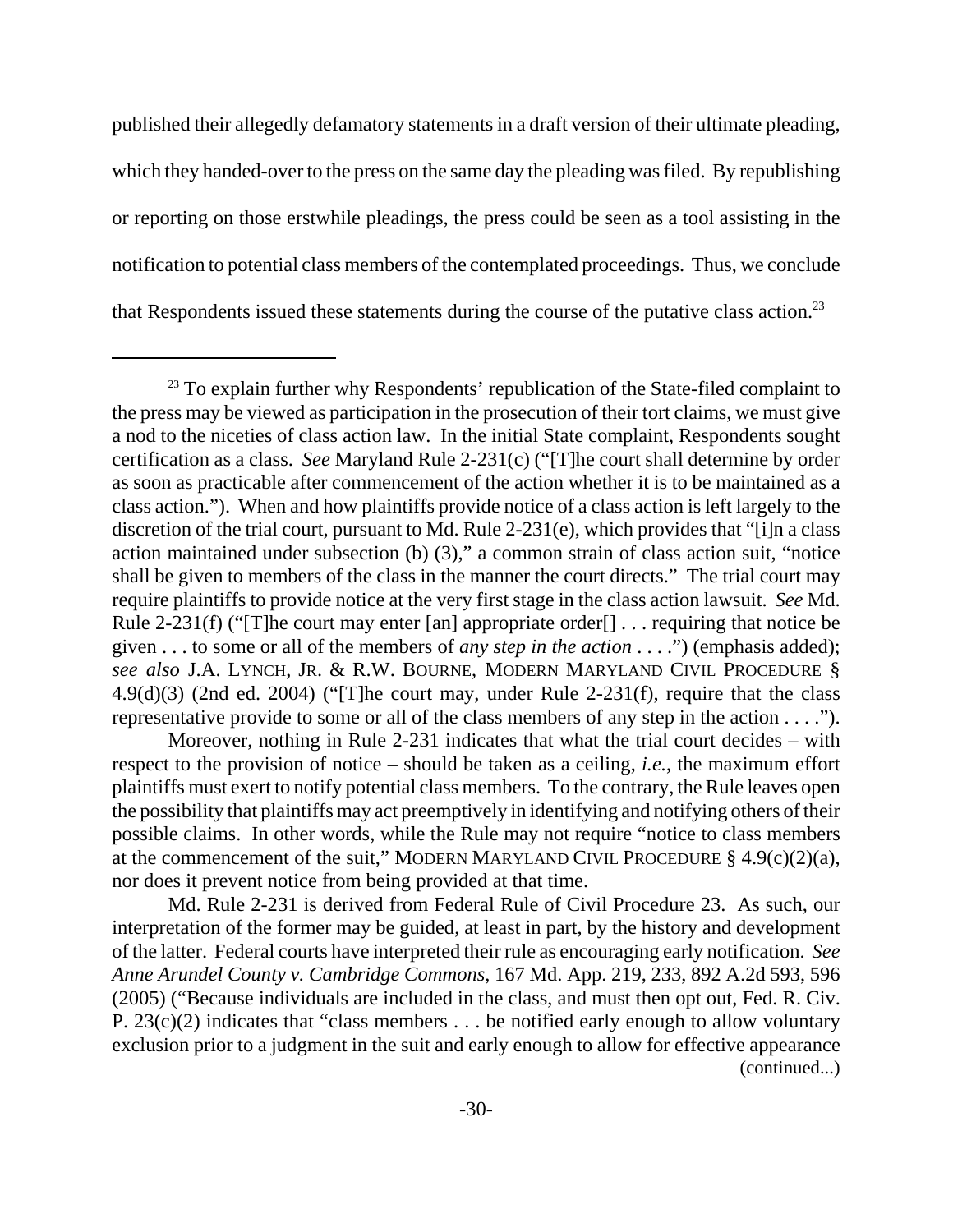Finally, as Respondents were the attorneys of record, we also inquire as to whether the statements themselves (not necessarily the instrument or conversation in which they were made) had some relevance to the matter presented to the trial court. We conclude that the Respondents' challenged statements in the State complaint were related sufficiently to the subject of inquiry – the mortgage rescue scam.

#### B. *Respondents' Republication of the Federal Complaints on the Internet***.**

By the time Respondents published the initial federal complaint on the internet in the Fall of 2007, they had filed it, thereby making it a public document. *Once a document is made public*, Maryland law does not limit who, where, or the extent to which one may view that document. Thus, publication of the by-now public federal complaint does not bar application of the absolute privilege. There is, too, the additional fact that republication of the complaints served the previously noted and judicially-cognizable purpose – the notification of potential class members of ongoing litigation, in which they may have a stake. Moreover, we conclude that the complaints were not redacted so extensively as to render

 $23$ (...continued)

of counsel." (citing *Peritz v. Liberty Loan Corp.*, 523 F.2d 349, 354 (7th Cir. 1975))). With respect to the notification process, the federal rule does not require individual identification of all potential class members, as a "requisite in class actions." *Weaver v. Prince George's County*, 34 Md. App. 189, 200, 366 A.2d 1048, 1055 (1976) (citing *Hansberry v. Lee*, 311 U.S. 32, 40-41, 61 S. Ct. 115, 117-18, 85 L. Ed. 22, 26 (1940)). Presumably, therefore, notification in a newspaper, which cannot guarantee individual notification, may be an appropriate tactic in certain instances.

Respondents' publication of their State complaint may be seen legitimately as helping notify potential class members, a step in the administration of justice; thus, their publication was connected sufficiently to the contemplated proceeding to be made "during the course" of that proceeding.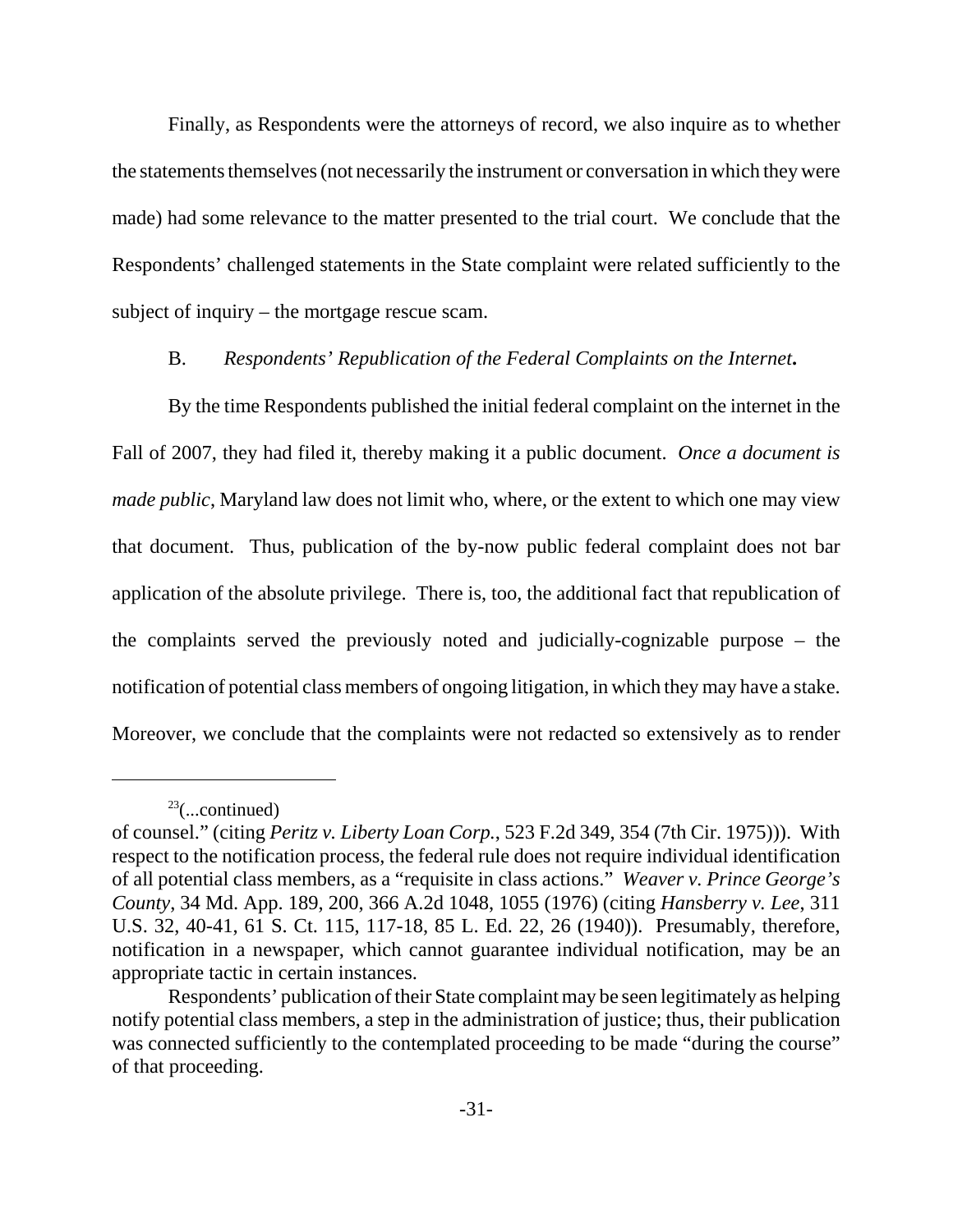them fundamentally distinct from the public documents that were filed with the federal district court. It appears Respondents omitted mostly exhibits, rather than substantive averments, from their internet republication.

# C. *Respondents' Verbal Statements to the Press*.

Respondents provided the press not only a copy of their State complaint, but also with verbal "sound bites" to be included presumably in any forthcoming news articles. As mentioned *supra*, Norman waived his defamation claim against Respondent Robinson, but preserved it with respect to Respondents Holland and Borison. Respondent Holland was quoted purportedly in a 19 June 2007 Baltimore Sun article as saying, "[w]e're talking about bad people . . . . A mortgage foreclosure rescue scam is worse than predatory lending. They find out how much equity is in the house, and they come at you like vultures." June Arney, *Class Action Alleges Home Equity Theft; Foreclosure-Rescue Firms Object of Suit*, BALT. SUN, 19 June 2007, at 1E. Respondent Borison was quoted purportedly in a 25 June 2007 Baltimore Sun article as stating, "[a]s we kept investigating the case, it became clear that there were also federal charges to be asserted . . . . Metropolitan Money Store was out stealing the equity in people's homes and on top of that, getting it tax free." *Federal Court Gets Home-Equity Suit*, at 3D.

We conclude that an absolute privilege protects Respondents Holland's and Borison's statements. The contemplated proceeding in the courts meet the *Gersh* test. After reviewing the news articles in their entirety, it appears Respondents made the statements while promoting public awareness of their proposed class action claim and, thus, while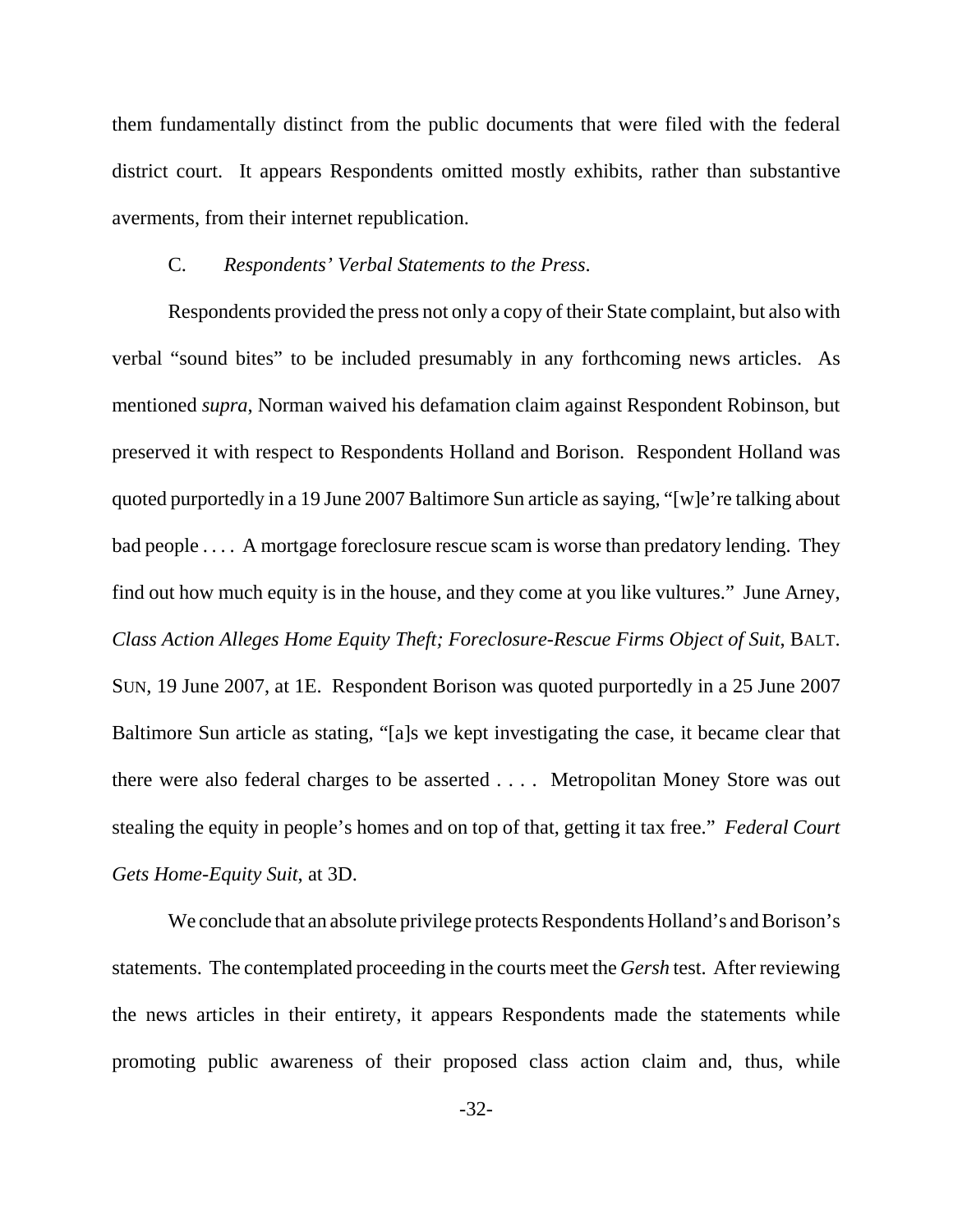participating in the course of the proceeding. The two news articles (published the day after filing the initial State complaint and the initial federal complaint, respectively) provided readers (*i.e.*, possible class members) with details about how the mortgage rescue scam worked, when it took place, who was involved potentially, and who was targeted likely. We are not prepared to say that plaintiffs are prohibited from promoting preemptively their class action suit, before they have been certified as such, or that they must avoid verbal communications to the press in doing so – provided framing the suit as a "class action" status is not shown to have been a subterfuge for funneling defamatory statements to the press. Such public promotion, under the latter proviso, is not part of the proper prosecution of most tort claims. Indeed, but for the fact that the mortgage rescue scam suit was striving to become a class action, our conclusion might have been different. The *Kennedy* adage retains vitality – lawyers who try their cases in the media do so at some peril. *See Kennedy*, 229 Md. at 99, 182 A.2d at 58.

Because Respondents were attorneys of record in the case, we must determine also whether their statements were relevant or had some relation to the underlying proceeding. Respondent Holland's suggestion that "[w]e're talking about bad people" comes close to being irrelevant due to its breadth and generality. His other remark, however, makes reference to the mortgage rescue scam that was the subject of the suit, and, *in these particular circumstances*, we are unable to ascertain or state with confidence on this record what prompted his comment, let alone what prefaced or followed it.

We hold that an absolute privilege applies to Respondents' challenged statements.